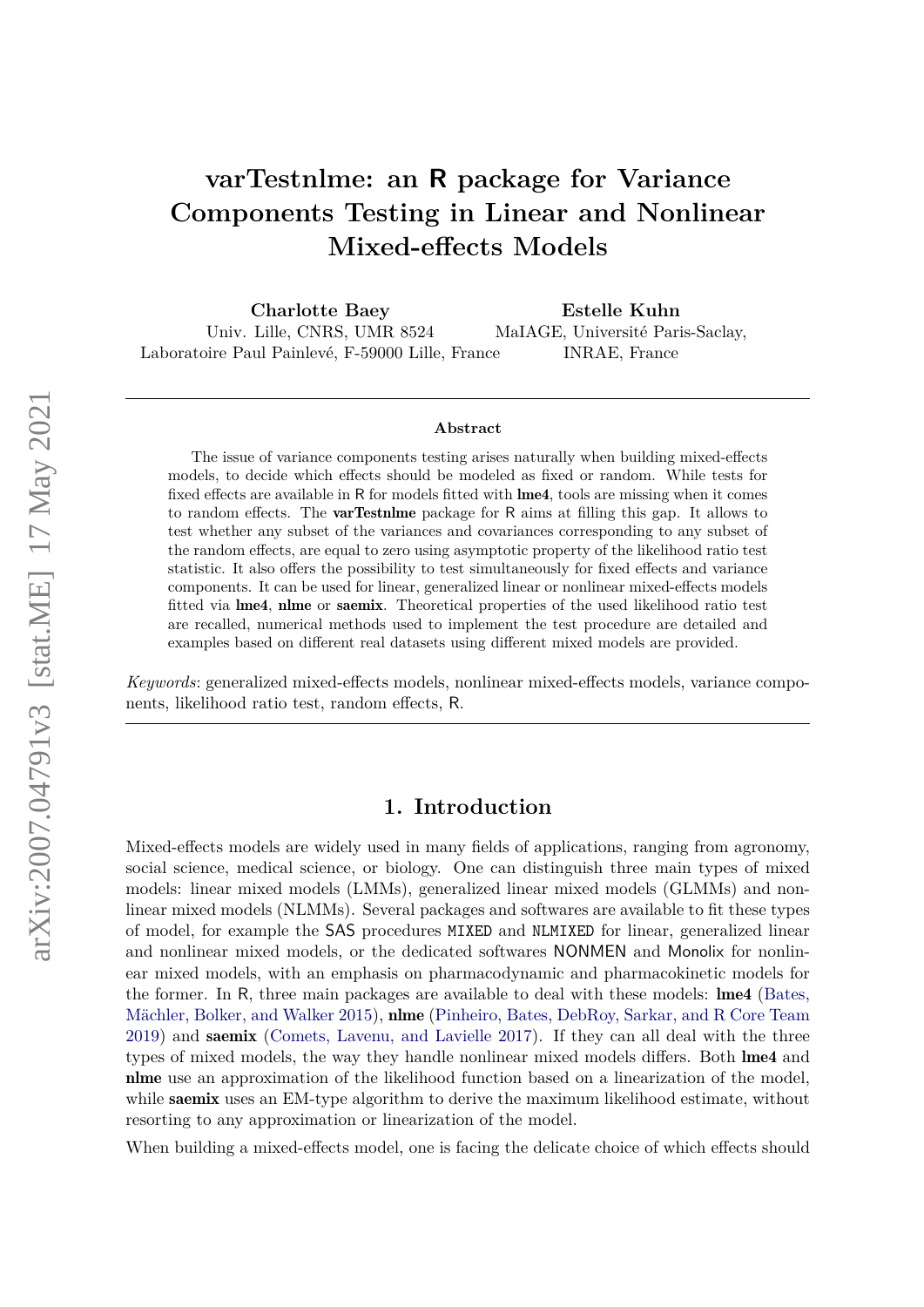be modeled as random. This issue has been studied both from theoretical and practical point of views.

On the theoretical side, two main approaches have been explored. The first one follows the idea of variable selection. [Chen and Dunson](#page-25-2) [\(2003\)](#page-25-2) focused on linear mixed models and proposed a Bayesian formulation using mixture priors with a point mass at zero for the random effects. More recently, [Ibrahim, Zhu, Garcia, and Guo](#page-26-1) [\(2011\)](#page-26-1); [Groll and Tutz](#page-26-2) [\(2014\)](#page-26-2) used a penalized likelihood approach to simultaneously select fixed and random effects. Selection criteria adapted to the context of mixed-effects models were also suggested by [Vaida](#page-27-0) [and Blanchard](#page-27-0) [\(2005\)](#page-27-0); [Gurka](#page-26-3) [\(2006\)](#page-26-3) and [Delattre, Lavielle, and Poursat](#page-25-3) [\(2014\)](#page-25-3). The second approach concerns hypothesis testing based on the variance components, with the seminal work of [Stram and Lee](#page-27-1) [\(1994,](#page-27-1) [1995\)](#page-27-2) in linear mixed models (see also the review by [Molenberghs](#page-26-4) [and Verbeke](#page-26-4) [\(2007\)](#page-26-4)). Recently, [Baey, Cournède, and Kuhn](#page-25-4) [\(2019\)](#page-25-4) have exhibited the exact limiting distribution of the likelihood ratio test (LRT) statistic, for testing that the variances of any subset of the random effects are equal to zero.

On the practical side, several of the aforementioned methods have been implemented e.g., in R. Among others, we can cite for example the **glmmLasso** [\(Groll](#page-26-5) [2017\)](#page-26-5) package, computing an  $\ell_1$ penalized maximum likelihood estimator in the context of generalized linear mixed models, or the cAIC4 [\(Saefken and Ruegamer](#page-26-6) [2018\)](#page-26-6) package, implementing the conditional AIC criterion. As far as hypothesis testing is concerned, most of the available tools are designed for linear or generalized linear mixed-effects models, and are mostly adapted to outputs from lme4 package. The lmerTest package [\(Kuznetsova, Brockhoff, and Christensen](#page-26-7) [2017\)](#page-26-7) provides enhanced versions of functions anova() and summary() of the lme4 package by computing *p*values for the corresponding tests for fixed effects. It also implements both the Satterthwaite's and the Kenward-Roger's approximations to correct *p*-values in unbalanced or small sample size situations. It also provides a step() function, which simplify the random effects structure of the model using a step-down approach. Each step is based on the computation of *p*-values from the LRT for testing that the variance of each random effect is equal to zero. However, the asymptotic distribution used to compute these *p*-values is a chi-square one, with the degree of freedom computed as the difference between the number of parameters under the alternative hypothesis and the number of parameters under the null hypothesis. In the context of mean components testing in linear and generalized linear models, the pbkrtest package [\(Halekoh](#page-26-8) [and Højsgaard](#page-26-8) [2014\)](#page-26-8) provides two alternatives to the LRT in small sample size situations, based either on the Kenward-Roger approximation or on parametric bootstrap. The two aforementioned packages can only be used with models fitted with the lme4 package. The RLRSim package implements the tests proposed by [Crainiceanu and Ruppert](#page-25-5) [\(2004\)](#page-25-5), based on the exact finite sample distribution of the LRT statistic. It can be used with a larger variety of packages and can handle not only models fitted from packages lme4 and nlme, but also from package gamm4 and from function gamm of package mgcv. However, only linear mixed models with one single random effect are currently covered by this package. In SAS, the option COVTEST can be used for linear mixed models in PROC MIXED and provides Wald tests for the variance components. More recently, a SAS macro %COVTEST performing a bootstrap parametric test has been proposed for linear mixed models.

To the best of our knowledge, there is no software or R package implementing the LRT for variance components in all types of mixed-effects models, and for an arbitrary subset of variance components corresponding to any subset of the random effects.

In this paper, we present the **varTestnime** R package dedicated to test that the variances of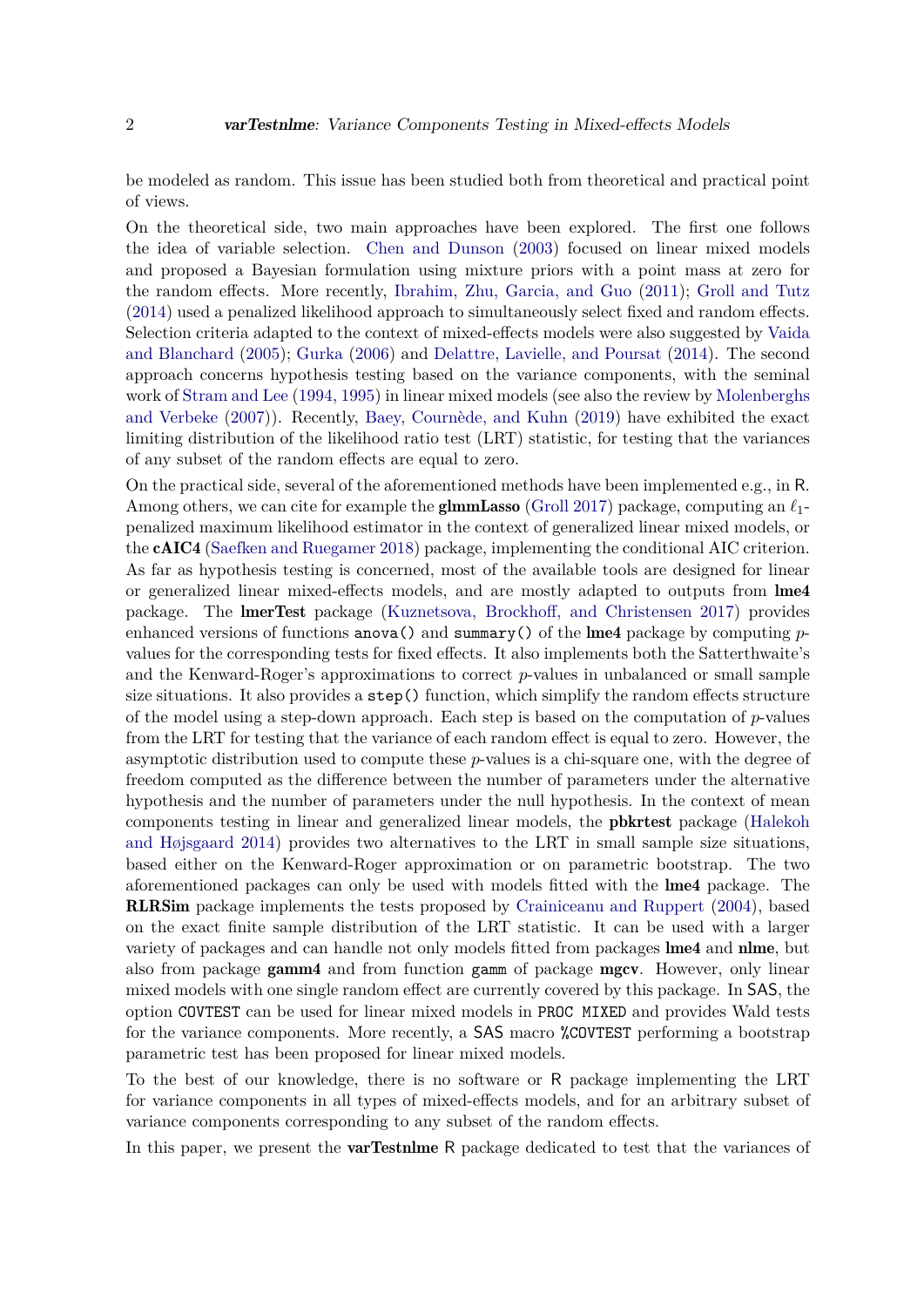any subset of the random effects are equal to zero in LMMs, GLMMs and NLMMs, using models that were fitted using either lme4, nlme or saemix. Moreover it is possible to test simultaneously mean and variance components. The **varTestnime** package takes as inputs the two competitor models, fitted with the same package, and returns the *p*-value based on the asymptotic distribution of the LRT statistic associated with the two nested models corresponding to the null and alternative hypotheses. The theory behind this test has been established in Baey *[et al.](#page-25-4)* [\(2019\)](#page-25-4).The purpose of the current paper is to provide hints for practical implementation and a complete description of the different numerical methods used for the computation of each quantity involved. In particular, we detailed the algorithms used to sample from the limiting chi-bar-square distribution and to estimate the weights of the different chi-square distributions appearing in this mixture. We also extend results of [Baey](#page-25-4) *[et al.](#page-25-4)* [\(2019\)](#page-25-4), where only the cases of a diagonal or full covariance matrix for the random effects were exemplified, to the general case of a block-diagonal covariance matrix, covering

Mixed-effects models and the LRT procedure are recalled in Section [2.](#page-2-0) The implementation of the method is described in Section [3.](#page-3-0) Section [4](#page-9-0) is devoted to illustrations and examples of how to use the package. Finally, current limitations and possible extensions are discussed in Section [5.](#page-25-6)

# <span id="page-2-0"></span>**2. Mixed-effects models and likelihood ratio test procedure**

### **2.1. Description of the mixed-effects models**

a large range of covariance structures.

We consider the following nonlinear mixed-effects model [\(Davidian and Giltinan](#page-25-7) [\(1995\)](#page-25-7) p98, [Pinheiro and Bates](#page-26-9) [\(2000\)](#page-26-9) p306, [Lavielle](#page-26-10) [\(2014\)](#page-26-10) p24):

<span id="page-2-1"></span>
$$
y_i = g(\varphi_i, x_i) + \varepsilon_i,\tag{1}
$$

<span id="page-2-2"></span>where  $y_i$  denotes the vector of observations of the *i*-th individual of size  $J, 1 \leq i \leq n, g$  a nonlinear function,  $\varphi_i$  the vector of individual parameters of individual *i*,  $x_i$  the vector of covariates, and  $\varepsilon_i$  the random error term. The vectors of individual parameters  $(\varphi_i)_{1 \leq i \leq n}$  are modeled as:

$$
\varphi_i = U_i \beta + V_i b_i \quad , \ 1 \le i \le n,
$$
\n<sup>(2)</sup>

where  $\beta$  is the vector of fixed effects taking values in  $\mathbb{R}^b$ ,  $U_i$  and  $V_i$  are covariates matrices of individual *i* of sizes  $p \times b$  and  $p \times p$  respectively,  $b_i$  is the centered vector of Gaussian random effects with covariance matrix  $\Gamma$  of size  $p \times p$ . The random vectors  $(b_i)_{1 \leq i \leq n}$  are assumed to be independent. The vectors  $(\varepsilon_i)_{1 \leq i \leq n}$  are assumed to be independent and identically distributed centered Gaussian vectors with covariance matrix  $\Sigma$ . Finally the sequences  $(\varepsilon_i)$ and  $(b_i)$  are assumed mutually independent.

Let  $\theta = (\beta, \Gamma, \Sigma)$  denotes the parameters vector of the model taking value in the set  $\Theta = \{\theta \in$  $\mathbb{R}^q \mid \beta \in \mathbb{R}^b, \Gamma \in \mathbb{S}^p_+, \Sigma \in \mathbb{S}^J_+$  where  $\mathbb{S}^a_+$  denotes the set of positive definite matrices of size *a*.

# **2.2. Testing variance components**

We consider general test hypotheses of the following form, to test for the nullity of r variances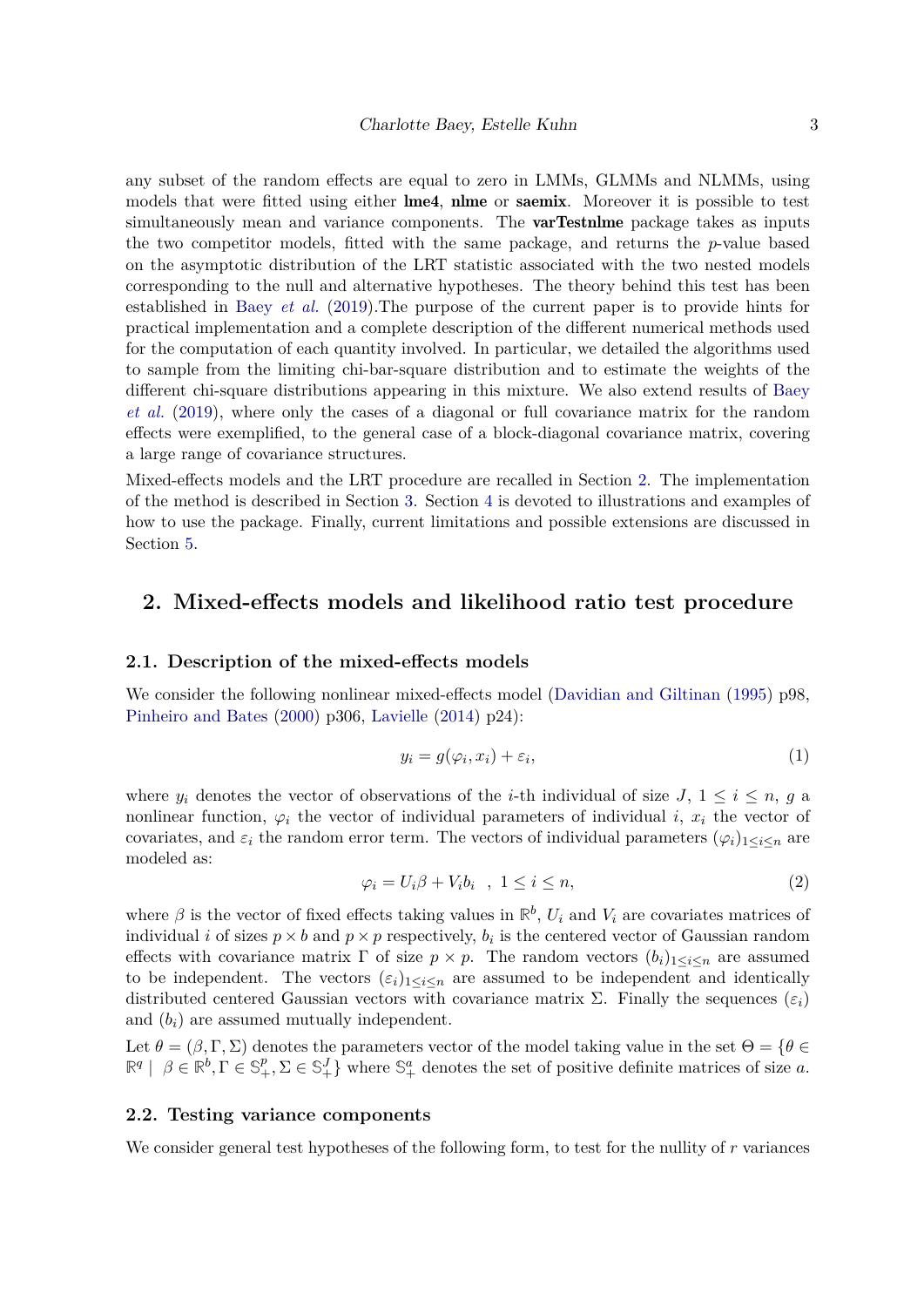<span id="page-3-1"></span>among *p*:

$$
H_0: \theta \in \Theta_0 \quad \text{against} \quad H_1: \theta \in \Theta,\tag{3}
$$

where  $\Theta_0 \subset \Theta$ . Up to permutations of rows and columns of the covariance matrix Γ, we can assume that we are testing the nullity of the last  $r$  variances. We write  $\Gamma$  in blocks as follows:

$$
\Gamma = \left(\begin{array}{c|c}\Gamma_1 & \Gamma_{12}^{\top} \\ \hline \Gamma_{12} & \Gamma_2 \end{array}\right),
$$

with  $\Gamma_1$  a  $(p-r) \times (p-r)$  matrix,  $\Gamma_2$  a  $r \times r$  matrix,  $\Gamma_{12}$  a  $r \times (p-r)$  matrix and where  $A^{\top}$ denotes the transposition of matrix *A*, for any matrix *A*.

Thus we have:

$$
\Theta_0 = \{ \theta \in \mathbb{R}^q \mid \beta \in \mathbb{R}^b, \Gamma_1 \in \mathbb{S}_+^{p-r}, \Gamma_{12} = 0, \Gamma_2 = 0, \Sigma \in \mathbb{S}_+^J \}
$$
  

$$
\Theta = \{ \theta \in \mathbb{R}^q \mid \beta \in \mathbb{R}^b, \Gamma \in \mathbb{S}_+^p, \Sigma \in \mathbb{S}_+^J \}.
$$

The likelihood ratio test (LRT) statistic is then defined by:

$$
LRT_n = -2 \log \left( \frac{\sup_{\theta \in \Theta_0} L(y_1, \dots, y_n; \theta)}{\sup_{\theta \in \Theta} L(y_1, \dots, y_n; \theta)} \right),
$$

where  $L(y_1, \ldots, y_n; \theta)$  is the likelihood function.

As shown in Baey *[et al.](#page-25-4)* [\(2019\)](#page-25-4), the limiting distribution of the LRT statistic associated with the two hypotheses  $H_0$  and  $H_1$  defined in [\(3\)](#page-3-1) is:

<span id="page-3-2"></span>
$$
LRT_n \xrightarrow[n \to \infty]{} \bar{\chi}^2(I_*^{-1}, T(\Theta, \theta^*) \cap T(\Theta_0, \theta^*)^{\perp}),
$$
\n<sup>(4)</sup>

with  $I_*$  is the Fisher Information Matrix,  $T(A, \theta)$  is the tangent cone to the space A at point *θ*, and where  $\bar{\chi}^2(V,\mathcal{C})$  denotes the chi-bar-square distribution parametrized by the positive definite matrix  $V$  and by the cone  $C$ . The chi-bar-square distribution is a mixture of chi-bar distributions, where the degrees of freedom and the weights involved in the mixture depend on the matrix  $V$  and on the cone  $\mathcal{C}$ . More details about the computation of the parameters of the chi-bar square distribution are given in Section [3.](#page-3-0)

# **2.3. Testing simultaneously fixed effects and variance components**

Results of the previous section can be extended to the case where one is testing simultaneously that a subset of the mean parameters and a subset of the covariance parameters are null. In this case, the null hypothesis and subsequently the parameter space  $\Theta_0$  are slightly modified as follows: if we denote by  $r_f$  the number of fixed effects which are tested equal to 0, then we need to replace " $\beta \in \mathbb{R}^{b}$ " by " $\forall k = 1, \ldots, r_f, \beta_k = 0$ , and  $\forall k = r_f + 1, \ldots, b, \beta_k \in \mathbb{R}^{\mathbb{N}}$  in the definition of  $\Theta_0$  (see [\(8\)](#page-5-0)). The theoretical result also holds in this test setting, leading to a chi-bar square distribution.

# **3. Implementation**

# <span id="page-3-0"></span>**3.1. Parameters of the chi-bar-square distribution**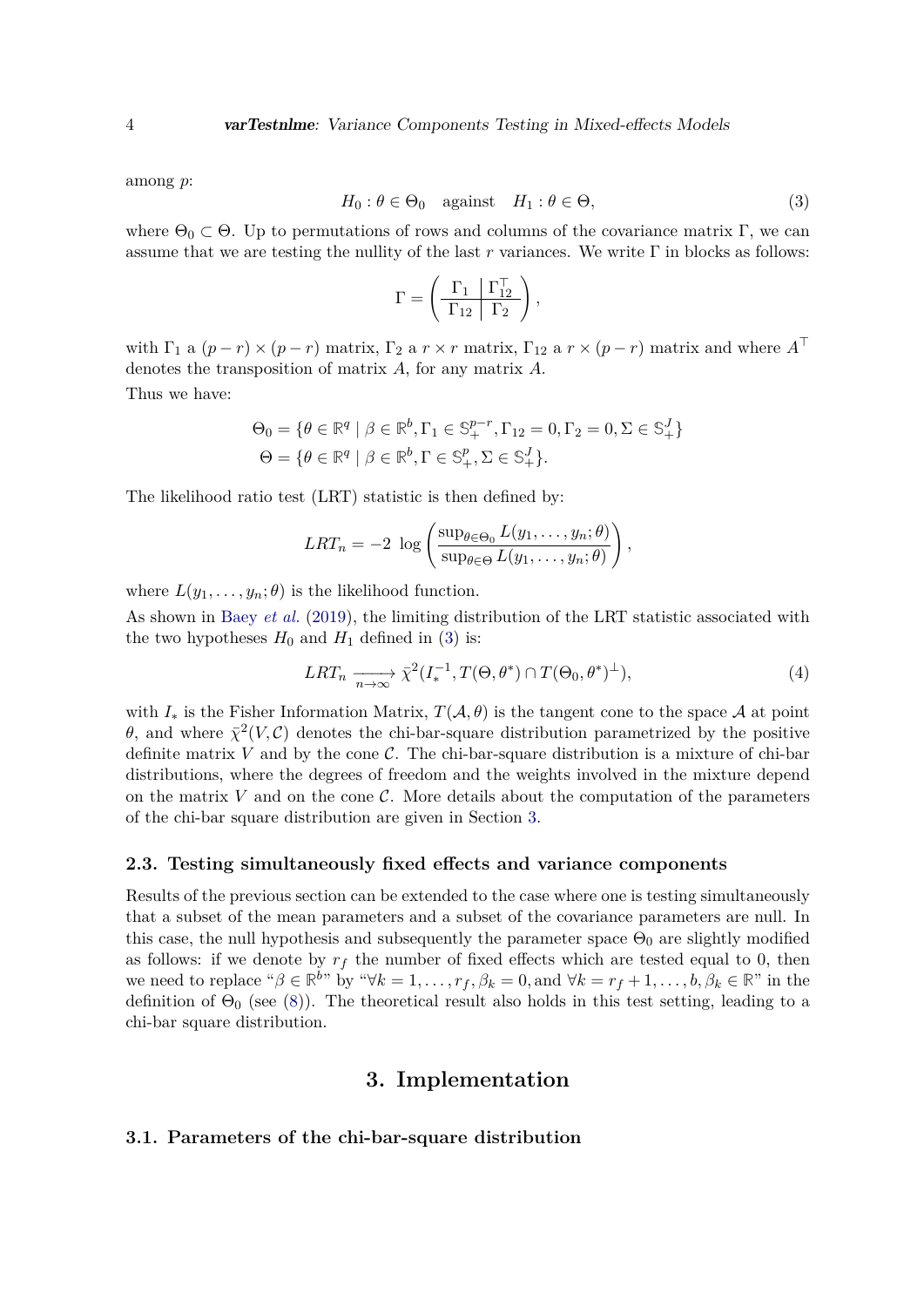The parameters of the chi-bar-square distribution appearing in Equation [\(4\)](#page-3-2) as the limiting distribution of the LRT statistic are the Fisher Information Matrix and the tangent cone  $T(\Theta, \theta^*) \cap T(\Theta_0, \theta^*)^{\perp}$ . An exact expression of the latter can be derived in the general case of a block-diagonal covariance matrix Γ, while the former is not always available in a closed form, especially for nonlinear mixed effects models.

#### *Estimation of the Fisher Information Matrix*

For linear mixed effects models, the Fisher Information Matrix can be computed exactly. However it is not the case for nonlinear mixed effects models. The existing R packages provide in some cases an approximation of the FIM based for example on a linearisation of the model, or on a block-diagonal approximation of the FIM where a zero correlation is assumed between fixed effects and variance components. Nevertheless, the FIM is in general non block-diagonal. Moreover these estimates are in general only valid for large samples, leading to possible wrong conclusions when considering small samples. Adapted tools have to be developed for such settings.

In the **varTestnlme** package, we provide three options for estimating the FIM, the first being specifically adapted for small samples sizes. This approach is more time consuming but more accurate, in particular for small samples. It consists in building an estimate of the FIM via parametric bootstrap. Let us denote by  $\hat{\theta}_1$  the estimate of  $\theta$  obtained for the alternative model under  $H_1$ , with **lme4**, **nlme** or **saemix**. We generate *B* bootstrap samples  $(\varphi_i^{b,*})$  $y_i^{b,*}, y_i^{b,*}$  $i^{(0,*)}$ ,  $1 \leq i \leq$  $n, 1 \leq b \leq B$  from the alternative model, using the parameter value  $\hat{\theta}_1$  and equations [\(1\)](#page-2-1)-[\(2\)](#page-2-2). Then, for each of these bootstrap samples, we compute the associated estimate  $\hat{\theta}_b^*$ . The bootstrap estimate of the FIM is then given by the empirical covariance matrix between the bootstrap estimates:

$$
\hat{I}^* = \frac{1}{B} \sum_{b=1}^B \hat{\theta}_b^* (\hat{\theta}_b^*)^\top - \bar{\hat{\theta}}^* (\bar{\hat{\theta}}^*)^\top,
$$
\n
$$
\tag{5}
$$

where  $\bar{\hat{\theta}}^* = \frac{1}{B}$  $\frac{1}{B}\sum_{b=1}^{B}\hat{\theta}_{b}^{*}$ .

The second option consists in using the FIM estimate as it is computed by the package that was used to fit the models, when possible. Finally, the third option is to provide a user-defined positive semidefinite matrix which should be an estimate of the FIM. It can be for example computed by using the R package PFIM 4.0 [\(Dumont, Lestini, Le Nagard, Mentré, Comets,](#page-25-8) [Nguyen](#page-25-8) *et al.* [\(2018\)](#page-25-8)) based on Monte Carlo tools or by implementing the method presented in [\(Delattre and Kuhn](#page-25-9) [\(2019\)](#page-25-9)) based on stochastic approximation tools.

### *Computation of the tangent cone*

In Baey *[et al.](#page-25-4)* [\(2019\)](#page-25-4), it was highlighted that the limiting distribution of the likelihood ratio test statistic depends on the structure of  $\Gamma$  and its expression is exhibited in two common cases, when  $\Gamma$  is either diagonal or full. In the general case,  $\Gamma$  can always be written in the following block-diagonal form:

$$
\Gamma = \begin{pmatrix} \Gamma_1 & 0 & \dots & 0 \\ 0 & \Gamma_2 & \dots & 0 \\ \vdots & \ddots & \ddots & \vdots \\ 0 & \dots & 0 & \Gamma_K \end{pmatrix},
$$
 (6)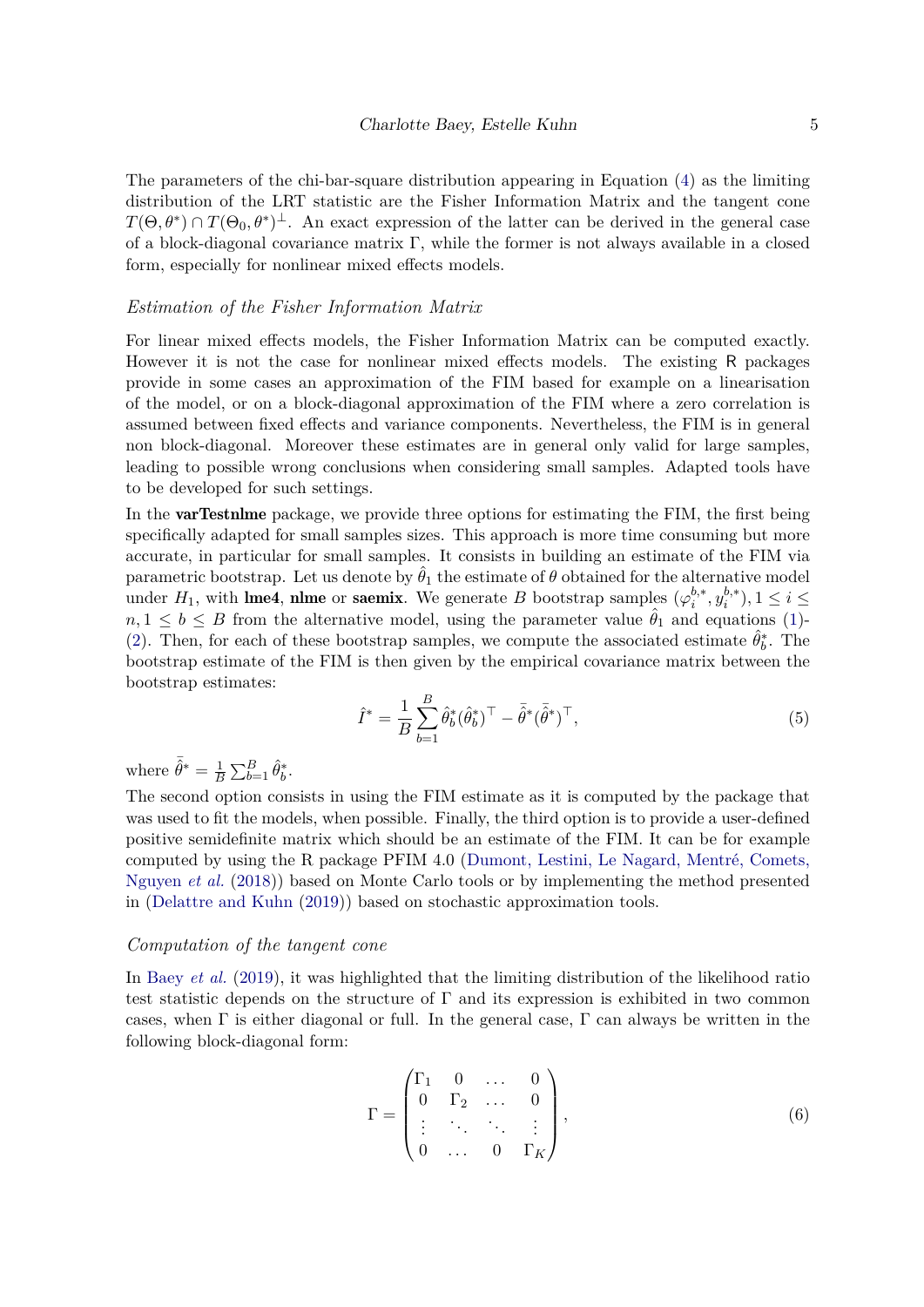where  $K \in \mathbb{N}^*$ , and for all  $1 \leq k \leq K$ ,  $\Gamma_k$  is a positive semi-definite matrix of size  $r_k \times r_k$ with  $\sum_{i=1}^{K} r_k = p$ . In the sequel, we assume that the blocks  $\Gamma_1, \ldots, \Gamma_K$  are full i.e., all the covariances inside these blocks are non-null. This is how the covariance matrix of random effects is implemented in package lme4 [\(Bates](#page-25-0) *et al.* [2015,](#page-25-0) p. 7, section 2.2). It the appendix of this book, it is mentioned that more general structures for the covariance matrix Γ could be implemented using modularized functions of the **lme4** package. Nevertheless these functionalities are not treated in the **varTestnime** package at the moment. In **nime**, more sophisticated covariance structures can be used, and in **saemix**, no specific restriction is imposed on the covariance matrix structure. However in varTestnlme we restrict ourselves to the block-diagonal case with full blocks. This restriction allows for a simple block-diagonal structure of the covariance matrix and eases the computation.

In this context of a block-diagonal covariance matrix Γ, three cases can arise when testing that a subset of the variances are null: i) we are testing that *R* blocks among the *K* blocks  $\Gamma_1, \ldots, \Gamma_K$  are null, ii) we are testing that *R* sub-blocks of the *K* blocks  $\Gamma_1, \ldots, \Gamma_K$  are null, or iii) a mixture of i) and ii). Let us denote by  $\ell_0$  the number of blocks into which covariances are tested equal to 0 without testing that the corresponding variances are equal to 0 (only testing non-diagonal elements), by  $\ell_1$  the number of blocks which are tested entirely equal to 0, and by  $\ell_2$  the number of blocks where sub-blocks are tested equal to 0. By sub-block, we mean that we are testing a sub-matrix which is strictly smaller than the block matrix from which it was extracted. We assume that  $0 \leq \ell_0 \leq K$ ,  $0 \leq \ell_1 \leq K$ ,  $0 \leq \ell_2 \leq K$  and  $1 \leq \ell_0 + \ell_1 + \ell_2 \leq K.$ 

Without loss of generality, and up to a permutation of rows and columns of  $\Gamma$ , we can assume that the blocks are in the following order: first, the blocks which are not tested, then the blocks where only covariances are tested, next the blocks which are tested entirely equal to zero, and finally the blocks where diagonal sub-blocks are tested equal to zero. Then, the null and alternative hypotheses can be written as:

<span id="page-5-0"></span>
$$
H_0: \theta \in \Theta_0 \quad \text{against} \quad H_1: \theta \in \Theta,\tag{7}
$$

where

$$
\Theta_0 = \{ \theta \in \mathbb{R}^q \mid \beta \in \mathbb{R}^b, \qquad (8)
$$
\n
$$
\forall k = 1, \dots, K - (\ell_0 + \ell_1 + \ell_2), \Gamma_k \in \mathbb{S}_+^{r_k},
$$
\n
$$
\forall k = K - (\ell_0 + \ell_1 + \ell_2) + 1, \dots, K - (\ell_1 + \ell_2), \Gamma_k \in \mathbb{S}_+^{r_k}, \text{ with } t_k \text{ covariances null},
$$
\n
$$
\forall k = K - (\ell_1 + \ell_2) + 1, \dots, K - \ell_2, \Gamma_k = 0,
$$
\n
$$
\forall k = K - \ell_2 + 1, \dots, K, \Gamma_k = \left( \frac{\tilde{\Gamma}_k \mid 0}{0 \mid 0} \right), \text{ with } \tilde{\Gamma}_k \in \mathbb{S}_+^{r_k - s_k},
$$
\n
$$
\Sigma \in \mathbb{S}_+^J \}
$$
\n
$$
\Theta = \{ \theta \in \mathbb{R}^q \mid \beta \in \mathbb{R}^b, \forall k = 1, \dots, K, \Gamma_k \in \mathbb{S}_+^{r_k}, \Sigma \in \mathbb{S}_+^J \}
$$
\n(9)

From the general expressions of  $\Theta_0$  and  $\Theta$  in (??), we can derive the expressions of  $T(\Theta, \theta^*)$ and  $T(\Theta_0, \theta^*)$  using the results of [Hiriart-Urruty and Malick](#page-26-11) [\(2012\)](#page-26-11), and consequently the expression of the closed convex cone  $\mathcal{C} := T(\Theta, \theta^*) \cap T(\Theta_0, \theta^*)^{\perp}$ , involved in the chi-bar-square distribution in [\(4\)](#page-3-2).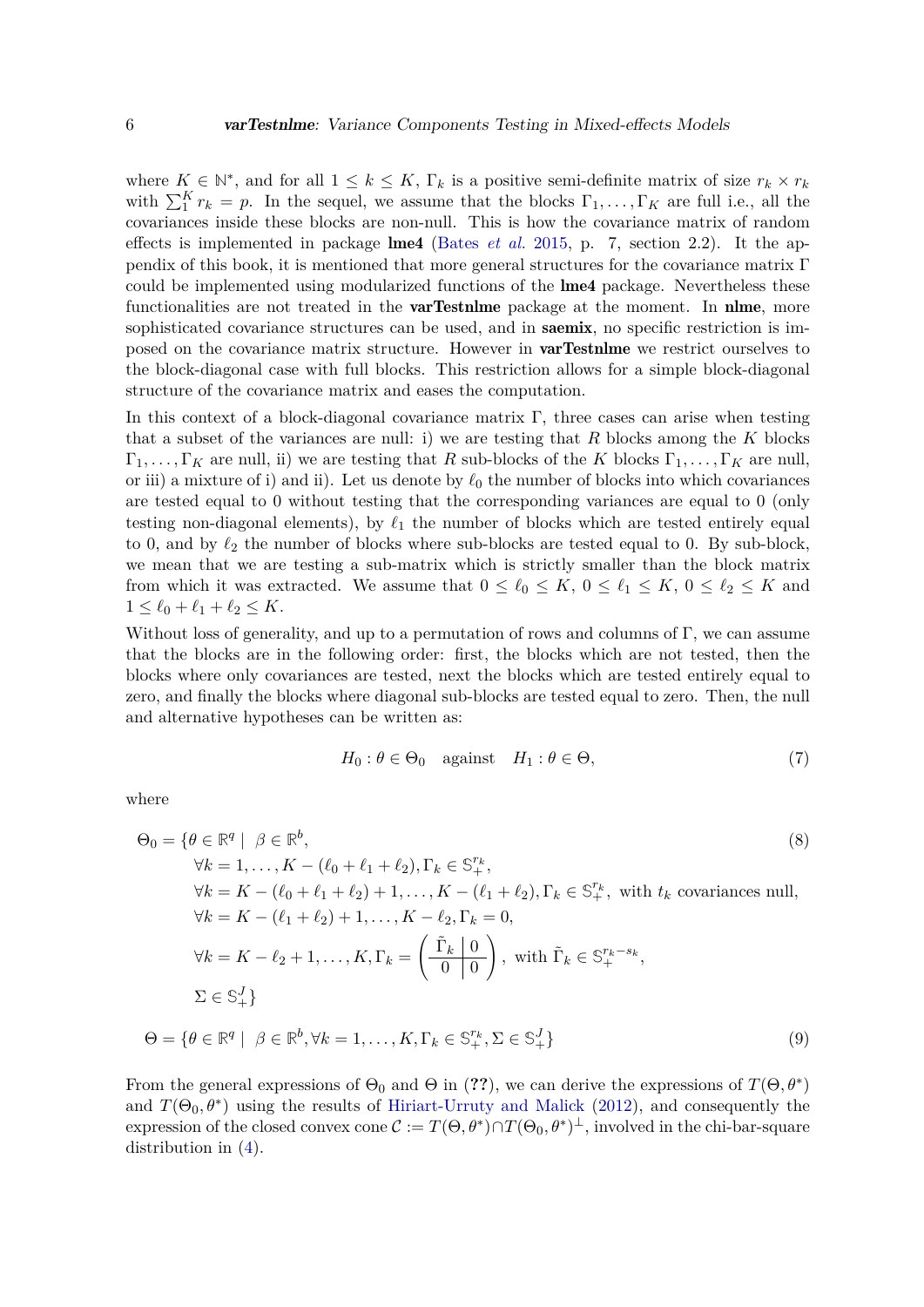We obtain:

$$
\mathcal{C} = \{0\}^{a} \times \underbrace{\mathbb{R}^{r_{f}}}_{\text{fixed effects}} \times \underbrace{\prod_{k=K-(\ell_{0}+\ell_{1}+\ell_{2})+1}^{K-(\ell_{1}+\ell_{2})}\mathbb{R}^{t_{k}}}_{\text{covariances tested without testing}} \times \underbrace{\prod_{k=K-(\ell_{1}+\ell_{2})+1}^{K-\ell_{2}} \mathbb{S}^{r_{k}}_{+} \times \prod_{k=K-\ell_{2}+1}^{K} \{\mathbb{R}^{s_{k}(r_{k}-s_{k})} \times \mathbb{S}^{s_{k}}_{+}\},
$$
\nsub-blocks tested

where

$$
a = \underbrace{b - r_f}_{\text{non tested}} + \underbrace{\sum_{k=1}^{K - (\ell_0 + \ell_1 + \ell_2)} \frac{r_k(r_k - 1)}{2}}_{\text{non tested blocks}} + \underbrace{\sum_{k=K - \ell_2 + 1}^{K} \frac{(r_k - s_k)(r_k - s_k + 1)}{2}}_{\text{untested sub-blocks in blocks}} + \underbrace{\frac{J(J+1)}{2}}_{\text{residual}}_{\text{covariance matrix}}
$$
\n(11)

To identify the components of the chi-square mixture i.e., the degrees of freedom and the weights of all the chi-square distributions involved in the mixture, we can use the properties enounced by [Shapiro](#page-26-12) [\(1985\)](#page-26-12), stating that if C contains a linear space of dimension  $d_1$ , the first  $d_1$  weights of the mixture are null, and if C is included in a linear space of dimension  $d_2$ , the last  $(q - d_2)$  weights of the mixture are null. The chi-bar-square distribution  $\bar{\chi}^2(I_*^{-1}, \mathcal{C})$ is then a mixture of  $(d_2 - d_1 + 1)$  chi-square distributions with degrees of freedom varying between  $d_1$  and  $d_2$ .

According to the general formulation of the cone  $\mathcal C$  given in [\(10\)](#page-6-0), we have:

<span id="page-6-2"></span><span id="page-6-1"></span><span id="page-6-0"></span>
$$
d_1 = r_f + \sum_{k=K-(\ell_0+\ell_1+\ell_2)+1}^{K-(\ell_1+\ell_2)} t_k + \sum_{k=K-\ell_2+1}^{K} s_k(r_k - s_k),
$$
  
(12)  

$$
d_2 = q - a.
$$

In particular, if only blocks of variances are tested (i.e., if  $r_f = 0$ ,  $\ell_0 = 0$  and  $\ell_2 = 0$ ), then  $d_1 = 0$  and there is a Dirac mass at 0 in the mixture.

From equations [\(11\)](#page-6-1) and [\(12\)](#page-6-2), we can see that the number of elements in the chi-bar-square mixture only depends on the number of variances being tested, and on the structure of the covariance matrix. When  $r_f$  fixed effects are tested simultaneously to a set of variance components, the number of elements in the mixture is the same as in the case where only the set of variance components is tested, but the degrees of freedom of each element of the chi-square mixture is shifted upward by *r<sup>f</sup>* .

As an example, let us consider a model with 3 random effects, with  $\varphi_i = \beta + b_i$ ,  $b_i \sim \mathcal{N}(0, \Gamma)$ ,  $\varepsilon_i \sim \mathcal{N}(0, \Sigma)$  with  $\Gamma$  and  $\Sigma$  positive definite covariance matrices. Let us consider the following hypotheses:

$$
H_0: \theta \in \Theta_0 \quad \text{against} \quad H_1: \theta \in \Theta,\tag{13}
$$

where

$$
\Theta_0 = \{ \beta \in \mathbb{R}^3, \Gamma = \begin{pmatrix} \gamma_1^2 & 0 & 0 \\ 0 & 0 & 0 \\ 0 & 0 & 0 \end{pmatrix}, \Sigma \in \mathbb{S}_+^3 \} \text{ and } \Theta = \{ \beta \in \mathbb{R}^3, \Gamma = \begin{pmatrix} \gamma_1^2 & \gamma_{12} & \gamma_{13} \\ \gamma_{12} & \gamma_2^2 & \gamma_{23} \\ \gamma_{13} & \gamma_{23} & \gamma_3^2 \end{pmatrix}, \Sigma \in \mathbb{S}_+^3 \}
$$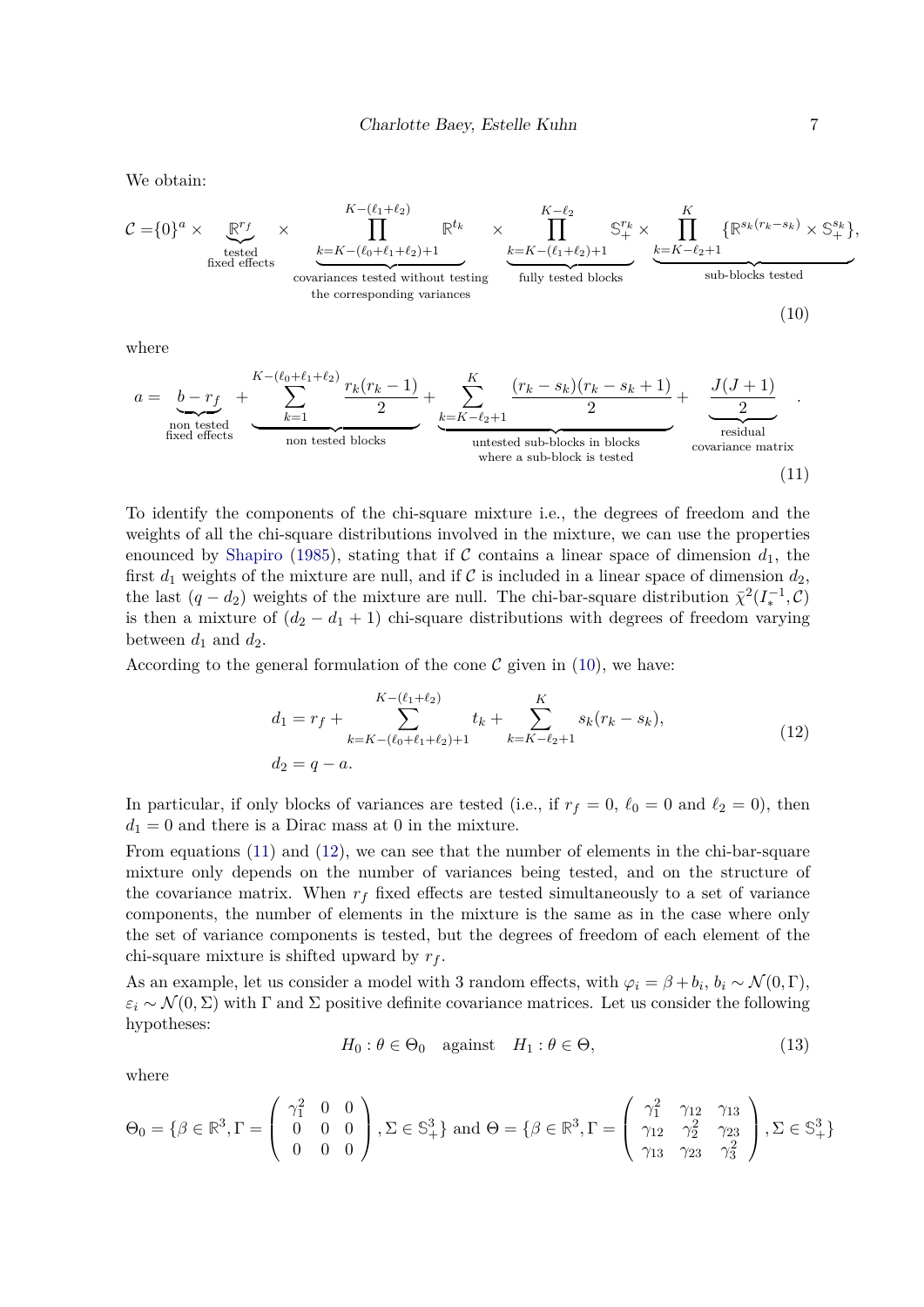Since no fixed effect is tested, we have  $r_f = 0$ . We can consider  $\Gamma$  as a block-diagonal matrix with only  $K = 1$  block. In this block of size  $3 \times 3$ , we are testing that a sub-block of size  $2 \times 2$ is equal to 0. Using the above notations, we have  $\ell_0 = 0, \ell_1 = 0$  and  $\ell_2 = 1, r_1 = 3$  and  $s_1 = 2$ , and  $J = 3$ . We thus have:  $a = 3 - 0 + 0 + \frac{(3-2)(3-2+1)}{2} + 6 = 10$ ,  $d_1 = 0 + 1(3-1) = 2$  and  $d_2 = 15-10 = 5$ . The limiting distribution of the LRT associated to the two above hypotheses is then a mixture of  $d_2 - d_1 + 1 = 4$  chi-square distributions with degrees of freedom 2, 3, 4 and 5.

### <span id="page-7-2"></span>**3.2. Computation of the chi-bar-square weights**

The chi-bar-square weights are in general non explicit, and have to be estimated via Monte Carlo techniques. The general idea is to simulate *M* i.i.d. realizations  $X_1, \ldots, X_M$  from the limiting chi-bar-square distribution using its definition as the norm of the projection of a multivariate Gaussian random variable on a closed convex cone. More precisely, let  $\mathcal C$  be a closed convex cone of  $\mathbb{R}^q$ , *V* a positive definite matrix of size  $q \times q$  and  $Z \sim \mathcal{N}(0, V)$ . Then, the random variable *X* defined below follows a chi-bar-square distribution with parameters *V* and  $\mathcal C$  as detailed in [Silvapulle and Sen](#page-27-3)  $(2011)$ :

$$
X = ZT V-1 Z - \min_{\theta \in \mathcal{C}} (Z - \theta)T V-1 (Z - \theta).
$$
 (14)

In **varTestnlme**, when the weights of the chi-bar-square distribution are not available in a closed form, they are estimated according to the procedure proposed by [Silvapulle and Sen](#page-27-3) [\(2011\)](#page-27-3), using an estimate of the Fisher Information Matrix. More details are given in Algorithm [1.](#page-8-0)

### **3.3. Computation of the** *p***-value**

Let  $F_d$  be the cumulative distribution function (cdf) of the chi-square distribution wih  $d$ degrees of freedom. The *p*-value of the test can then be estimated in two different ways, both of them being computed in the varTestnlme:

<span id="page-7-0"></span>
$$
\hat{p}_1 = \sum_{j=1}^{q+1-d_1-d_2} \hat{w}_j \ (1 - F_{d_1+j-1}(LRT_n)),\tag{15}
$$

<span id="page-7-1"></span>
$$
\hat{p}_2 = \frac{1}{M} \sum_{i=1}^{M} \mathbb{1}_{X_i \ge LRT_n},\tag{16}
$$

where  $\hat{w}_j$  is the estimated weight associated with the chi-square distribution with  $(d_1 + j - 1)$ degrees of freedom, and where  $X_1, \ldots, X_M$  are simulated according to the limiting chi-barsquare distribution (see Algorithm [1](#page-8-0) for more details on the notations).

Note that for very small values of the real *p*-value, a very large sample size *M* would be needed in order to get a non-zero estimate  $\hat{p}_2$ .

#### **3.4. Bounds on** *p***-values**

Since the simulation of  $X_1, \ldots, X_M$  can be time consuming, and since  $F_i(c) \geq F_i(c)$  for  $i < j$ , it is possible to compute bounds on the *p*-value of the test. Indeed, since the sum of all the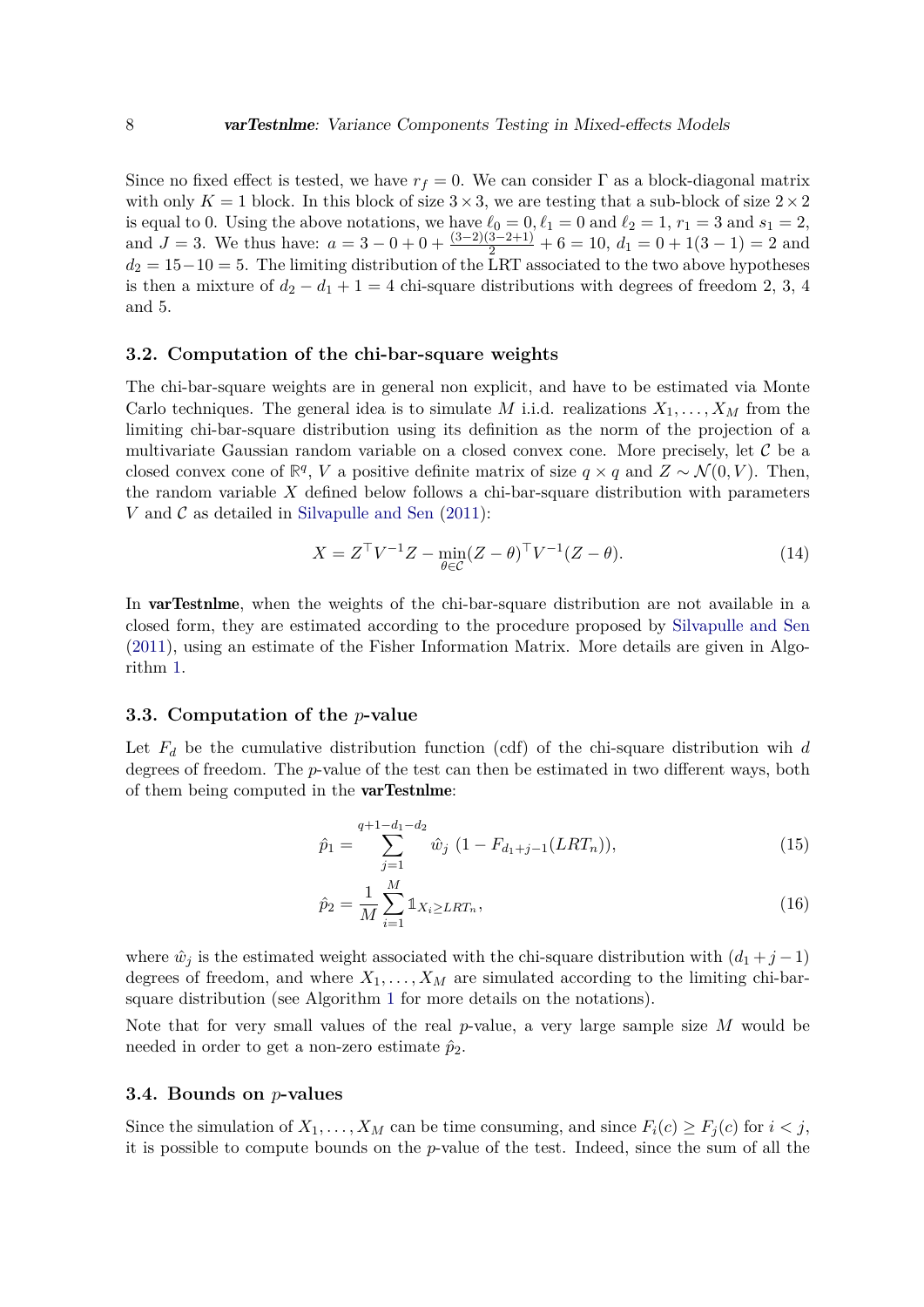**Algorithm 1** Estimation of the weights of the chi-bar-square distribution using Monte Carlo simulations

- <span id="page-8-0"></span>1: **Define**  $\hat{I}^{-1}$  an estimate of the inverse of the Fisher information matrix under  $H_1$ , and let  $c_{d_1+2}$  *<* · · · *< c<sub>q−</sub>*<sub>*d*<sub>2</sub></sub> be a sequence of non-negative increasing numbers.
- 2: **for**  $i = 1, ..., M$  **do** 
	- 1. simulate  $Z_i \sim \mathcal{N}(0, \hat{I}^{-1})$
	- 2. compute

$$
X_i := Z_i^{\top} \hat{I}^{-1} Z_i - \min_{\theta \in \mathcal{C}} (Z_i - \theta)^{\top} \hat{I}^{-1} (Z_i - \theta),
$$

using quadratic programming when C is the non-negative orthant  $\mathbb{R}^r$ , for some  $r \leq q$ , and using general nonlinear optimization tools otherwise. In **varTestnlme**, we use respectively the quadprog and the alabama packages.

#### 3: **end for**

4: Compute matrix *A* of size  $(q - d_2) \times (q - d_2)$ :

$$
A = \begin{pmatrix} 1 & 1 & 1 & \dots & 1 & 1 \\ 1 & 0 & 1 & \dots & 1 & 0 \\ F_{d_1}(c_{d_1+2}) & F_{d_1+1}(c_{d_1+2}) & F_{d_1+2}(c_{d_1+2}) & \dots & F_{q-d_2-1}(c_{d_1+2}) & F_{q-d_2}(c_{d_1+2}) \\ \vdots & \vdots & \vdots & \dots & \vdots & \vdots \\ F_{d_1}(c_{q-d_2}) & F_{d_1+1}(c_{q-d_2}) & F_{d_1+2}(c_{q-d_2}) & \dots & F_{q-d_2-1}(c_{q-d_2}) & F_{q-d_2}(c_{q-d_2}) \end{pmatrix},
$$

where  $F_i$  is the cumulative distribution function of a chi-square distribution with  $i$  degrees of freedom.

*N.B. The expression of A given above corresponds to the case where*  $(q - d_2)$  *is even. In the case where*  $(q - d_2)$  *is odd, the last column has a '1' in the second row, instead of a '0'.*

5: Compute vector  $\hat{b}$  of size  $(q - d_2)$ :

$$
\hat{b} = \begin{pmatrix} 1 \\ 1/2 \\ \frac{1}{M}\sum_{i=1}^M \mathbb{1}_{X_i \leq c_{d_1+2}} \\ \vdots \\ \frac{1}{M}\sum_{i=1}^M \mathbb{1}_{X_i \leq c_{q-d_2}} \end{pmatrix}
$$

6: Estimate the weights of the chi-bar-square distribution by solving the system:

$$
A\hat{w} = \hat{b} \Leftrightarrow \hat{w} = A^{-1}\hat{b}
$$

7: Estimate the covariance matrix of the weights by:

$$
Var(\hat{w}) = A^{-1} Var(\hat{b}) (A^{-1})^{\top}
$$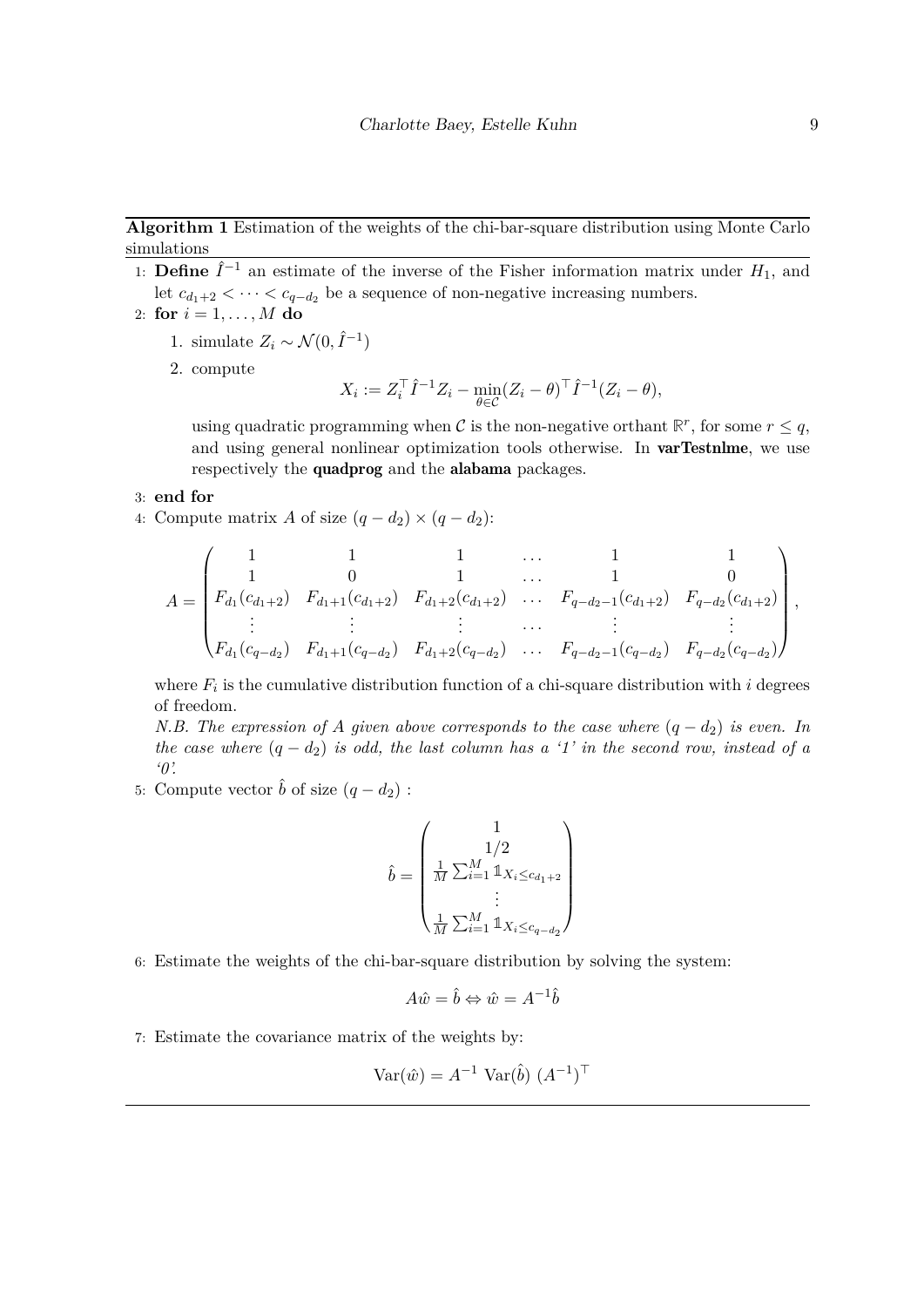weights is equal to 1, and the sum of even (resp. odd) weights is equal to  $1/2$ , natural bounds are given for the *p*-value by [Silvapulle and Sen](#page-27-3) [\(2011\)](#page-27-3):

$$
1 - \frac{F_{d_1}(LRT_n) + F_{d_1+1}(LRT_n)}{2} \le p \le 1 - \frac{F_{q-d_2-1}(LRT_n) + F_{q-d_2}(LRT_n)}{2}.\tag{17}
$$

Even if those bounds can be crude in some cases, they can turn out to be quite useful in practice, and might bring enough information to support or reject the null hypothesis.

By default, package **varTestnime** returns these bounds, and if more precision is wanted by the user, it is possible to re-run the analysis in order to estimate the weights of the limiting distribution.

# <span id="page-9-2"></span>**4. Illustrations**

<span id="page-9-0"></span>The **varTestnlme** package provides a unified framework for likelihood ratio tests of fixed and random parts of a linear, generalized linear or nonlinear mixed-effects model fitted either with the nlme, lme4 or saemix packages. The main function varCompTest takes, in its simplest form, two arguments:  $m1$  the fitted model under the alternative  $H_1$  and  $m0$  the fitted model under the null  $H_0$ .

### **4.1. Data**

For illustrative purposes, three datasets will be used in the paper, each of them covering one of the three types of models that can be treated with the varTestnlme package. These datasets are all available in the nlme package.

#### *Orthodontal data*

The first dataset comes from a study on dental growth [\(Potthoff and Roy](#page-26-13) [1964\)](#page-26-13), where the distance between the pituitary and the pterygomaxillary fissure was recorded every two years from the age of 8 to the age of 14, on 27 children, 16 boys and 11 girls (see Figure [1\)](#page-10-0).

```
R> data("Orthodont", package = "nlme")
```
These data can be fitted using a linear mixed-effects model, with a random slope and a random intercept. Let us denote by  $y_{ij}$ ,  $1 \leq i \leq 27$ ,  $1 \leq j \leq 4$  the dental measurement of child *i* of sex  $x_i$  at age  $t_j$ . Then the model can be written as:

<span id="page-9-1"></span>
$$
y_{ij} = (\beta_1 + \beta_2 x_i + b_{i1}) + (\beta_3 + \beta_4 x_i + b_{i2})t_j + \varepsilon_{ij}, \qquad (18)
$$

$$
\varepsilon_{ij} \sim \mathcal{N}(0, \sigma^2), \quad (b_{i1}, b_{i2})^\top \sim \mathcal{N}(0, \Gamma) \tag{19}
$$

We denote by  $\beta = (\beta_1, \beta_2, \beta_3, \beta_4)^\top$  the vector of fixed effects.

#### *Bovine pleuropneumonia*

The second dataset comes from a study on contagious bovine pleuropneumonia (cbpp) [\(Lesnoff,](#page-26-14) [Laval, Bonnet, Abdicho, Workalemahu, Kifle, Peyraud, Lancelot, and Thiaucourt](#page-26-14) [2004\)](#page-26-14), where the number of new serological cases occuring during a given time period was recorded at 4 occasions, on 15 herds (see Figure [2\)](#page-10-1).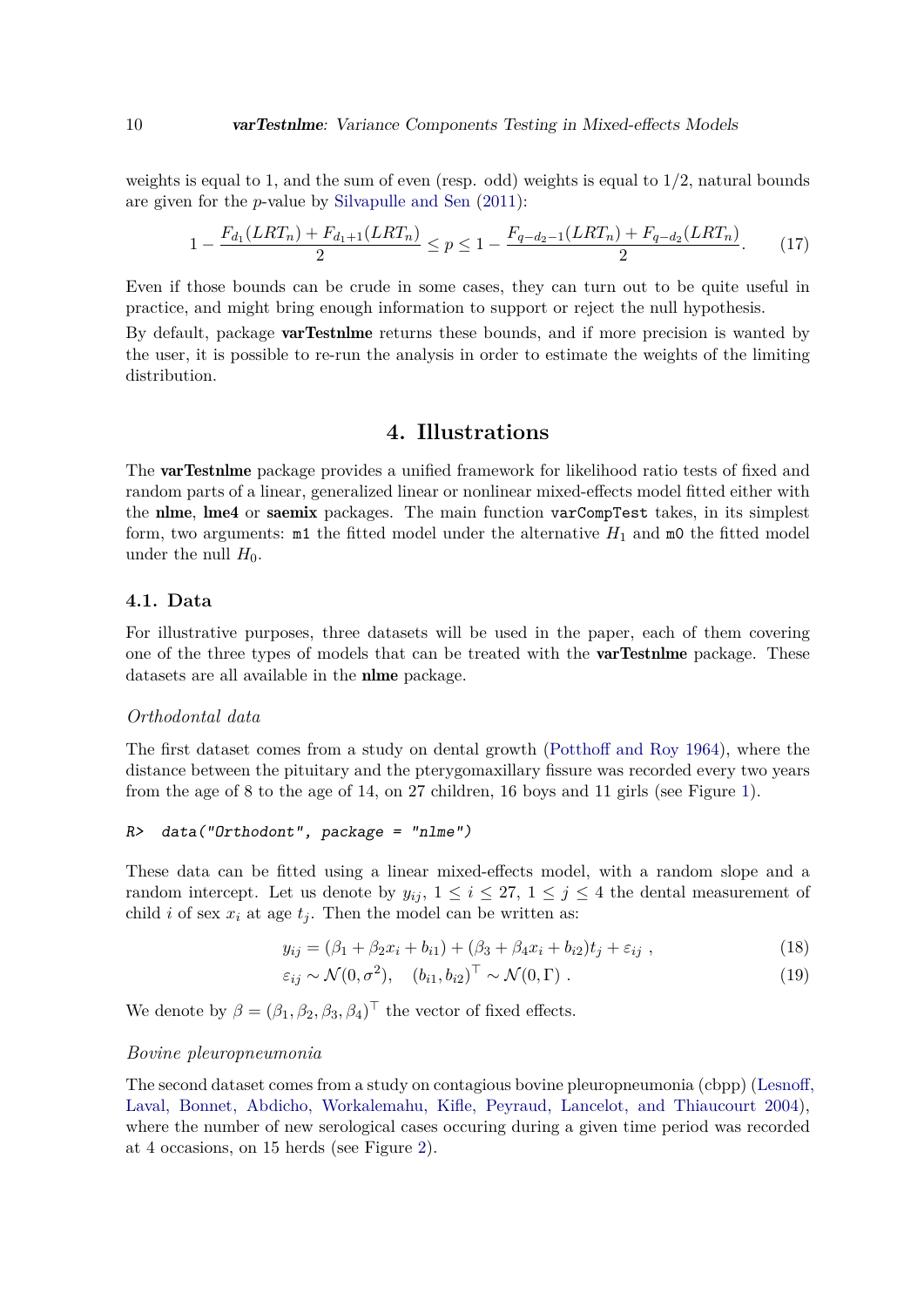

Figure 1: Data from the orthodontal study: distance between the pituitary and the pterygomaxillary fissure as a function of age, by subject.

<span id="page-10-0"></span>

<span id="page-10-1"></span>Figure 2: Data from the cbpp study: number of new cases per period, by herd.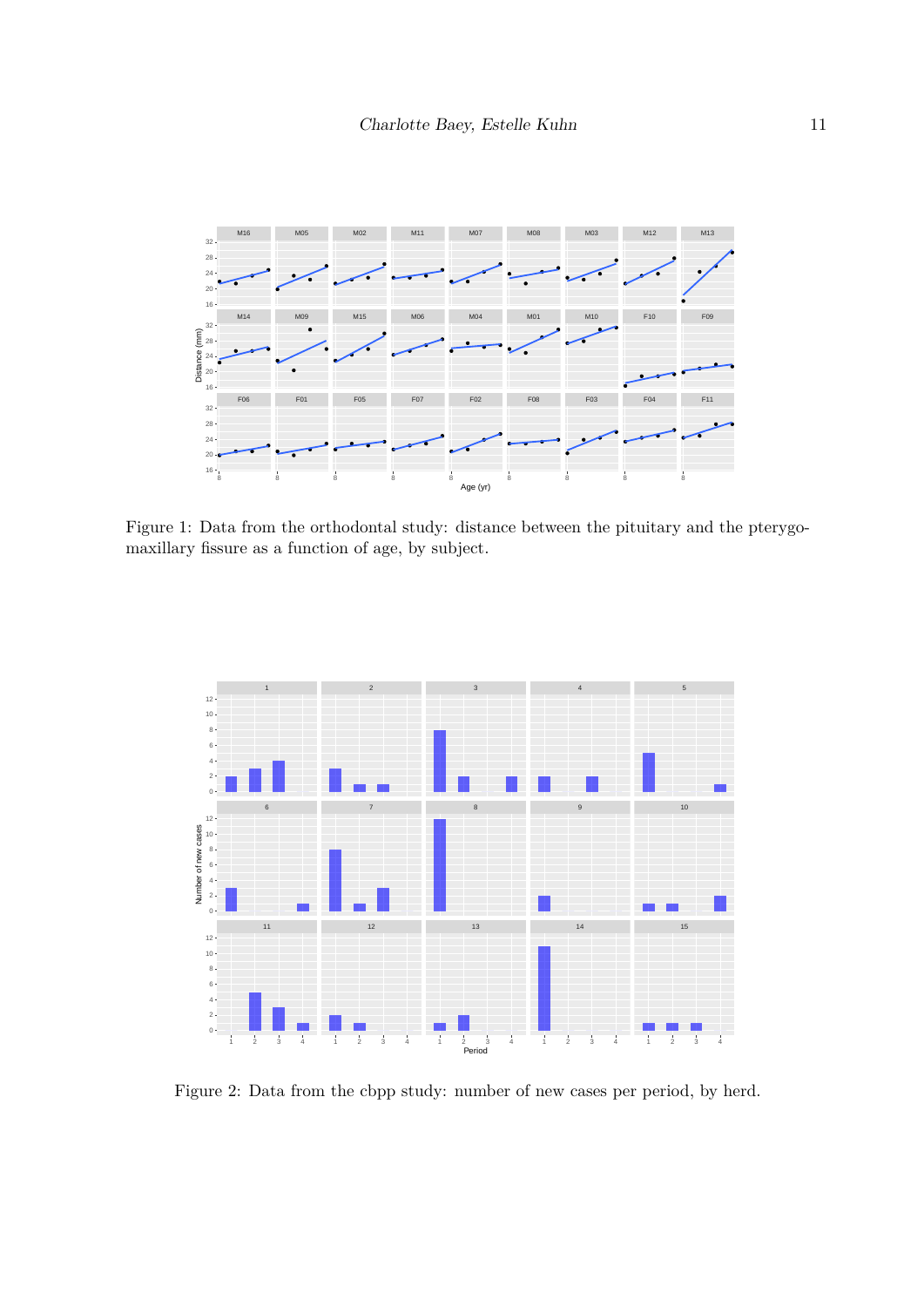

Figure 3: Data from the loblolly study: height as a function of age, by tree.

# R> data("cbpp", package = "nlme")

This data can be fitted using a generalized linear mixed-effects model and a logistic regression. Let us denote by  $y_{ij}$  the number of serological cases in herd *i* and at time period  $t_j$ . If we denote by *g* the logit function, then the model is given by:

$$
\mathbb{E}(y_{ij}) = g^{-1}(b_{0,i} + \beta_1 t_j),\tag{20}
$$

<span id="page-11-2"></span><span id="page-11-1"></span><span id="page-11-0"></span>
$$
b_{0,i} \sim \mathcal{N}(0,\gamma^2) \tag{21}
$$

# *Loblolly pine trees*

(*Asym<sup>i</sup>*

The third dataset comes from a study on Loblolly pine trees [\(Kung](#page-26-15) [1986\)](#page-26-15), where the growth of 14 trees was recorded between 3 and 25 years of age (see Figure [3\)](#page-11-0).

# R> data("Loblolly", package = "datasets")

This data can be fitted using a nonlinear mixed-effects model. Let us denote by  $y_{ij}$ ,  $1 \le i \le$  $14, 1 \leq j \leq 6$  the height of the *i*-th tree at age  $x_j$ , by  $Asym_i$  the asymptote for the *i*-th tree, *lrc<sub>i</sub>* the logarithm of the growth rate for the *i*-th tree and  $R_{0,i}$  the height of tree *i* at age 0. We consider the following model:

$$
y_{ij} = Asym_i + (R_{0,i} - Asym_i) \exp(-e^{lrc_i}x_j) + \varepsilon_{ij}, \ \varepsilon_{ij} \sim \mathcal{N}(0, \sigma^2)
$$
 (22)

$$
Asymi, R0,i, lrci)T = \beta + bi, bi \sim \mathcal{N}_3(0, \Gamma)
$$
\n(23)

# **4.2. Preliminary step: fitting the models under**  $H_0$  **and**  $H_1$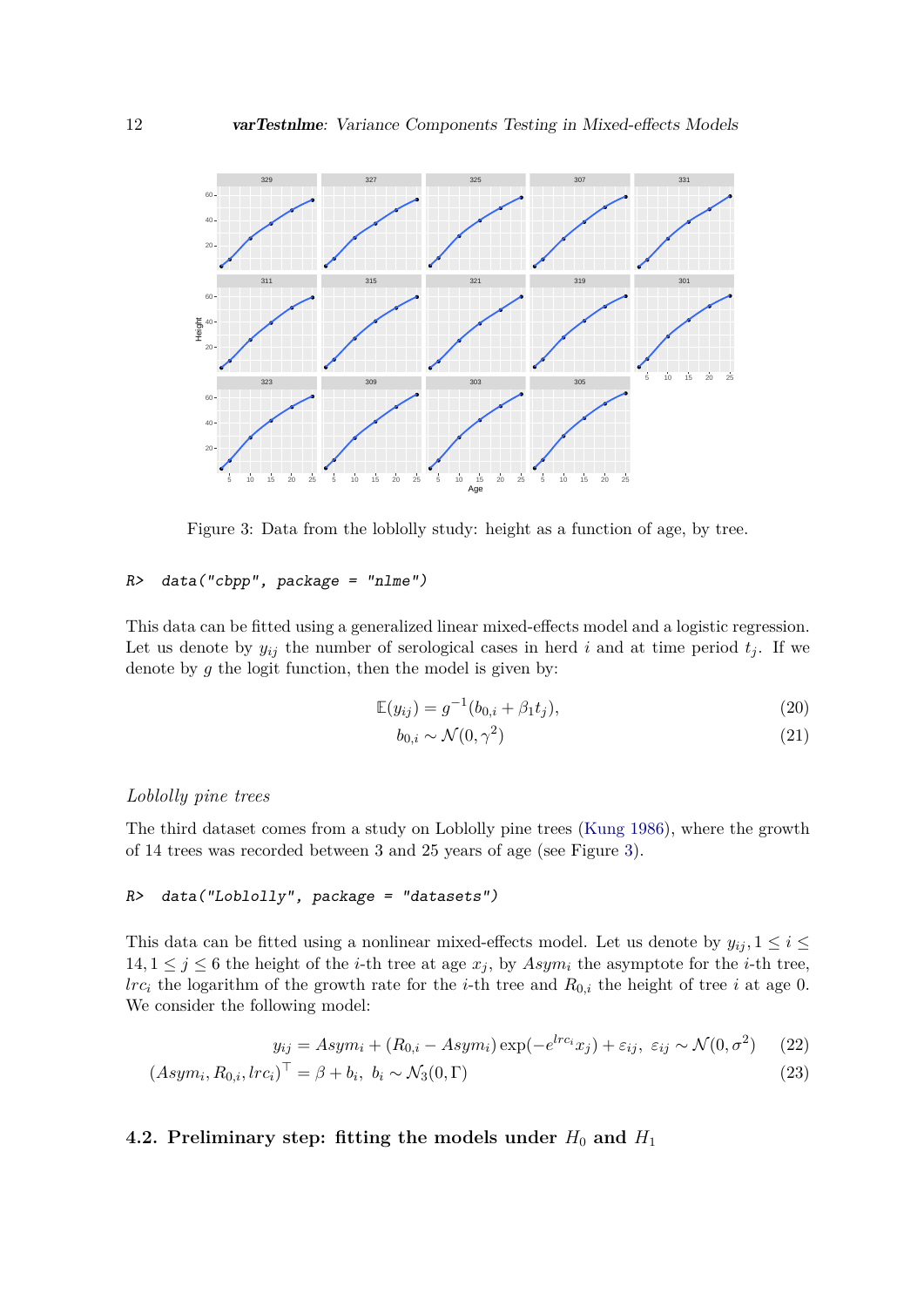The first step of the analysis consists in specifying  $H_0$  and  $H_1$ , the two hypotheses defining the test. Then, one needs to fit the model under both hypotheses, using one of the following three packages: nlme, lme4 and saemix. The varTestnlme package automatically detects the structure of the models under  $H_0$  and  $H_1$ .

*Note that both models* m1 *and* m0 *should be fitted with the same package, except when there is no random effects in* m0 (see details below).

# *Linear model*

We will consider three hypothesis testing configurations for the linear model presented in [\(18\)](#page-9-1). We detail below the null and alternative hypotheses in each case, and the code to fit the associated models.

1. **Case 1:** testing that there is a random slope, in a model where the slope and the intercept are correlated:

$$
H_0: \theta \in \Theta_0
$$
 against  $H_1: \theta \in \Theta$ ,

with

$$
\Theta_0 = \{ \beta \in \mathbb{R}^4, \Gamma = \begin{pmatrix} \gamma_1^2 & 0 \\ 0 & 0 \end{pmatrix}, \sigma^2 > 0 \} \text{ and } \Theta = \{ \beta \in \mathbb{R}^4, \Gamma = \begin{pmatrix} \gamma_1^2 & \gamma_{12} \\ \gamma_{12} & \gamma_2^2 \end{pmatrix}, \sigma^2 > 0 \}.
$$

The syntax using **lme4** and **nlme** packages is:

```
R> lm1.h1.lme4 <- lmer (distance \sim 1 + Sex + age + age * Sex +
+ (1 + age | Subject), data = Orthodont, REML = FALSE)
R> lm1.h0.lme4 <- lmer(distance \sim 1 + Sex + age + age * Sex +
+ (1 | Subject), data = Orthodont, REML = FALSE)
R> lm1.h1.nlme <- lme(distance \sim 1 + Sex + age + age * Sex,
+ random = ~ 1 + age | Subject, data = Orthodont, method = "ML")
R> lm1.h0.nlme <- lme(distance \sim 1 + Sex + age + age * Sex,
+ random = \sim 1 | Subject, data = Orthodont, method = "ML")
```
2. **Case 2:** testing that there is a random slope, in a model where the slope and the intercept are independent:

$$
H_0: \theta \in \Theta_0
$$
 against  $H_1: \theta \in \Theta$ ,

with

$$
\Theta_0 = \{\beta \in \mathbb{R}^4, \Gamma = \begin{pmatrix} \gamma_1^2 & 0 \\ 0 & 0 \end{pmatrix}, \sigma^2 > 0\} \text{ and } \Theta = \{\beta \in \mathbb{R}^4, \Gamma = \begin{pmatrix} \gamma_1^2 & 0 \\ 0 & \gamma_2^2 \end{pmatrix}, \sigma^2 > 0\}
$$

```
R> lm2.h1.lme4 <- lmer(distance \sim 1 + Sex + age + age * Sex +
+ (1 + age || Subject), data = Orthodont, REML = FALSE)
R > lm2.h0.lme4 < -lm1.h0.lme4R> lm2.h1.nlme <- lme(distance ~ 1 + Sex + age + age * Sex,
+ random = list(Subject = pdDiag(~1+age)), data = Orthodont, method = "ML")
```

```
R> lm2.h0.nlme <- lm1.h0.nlme
```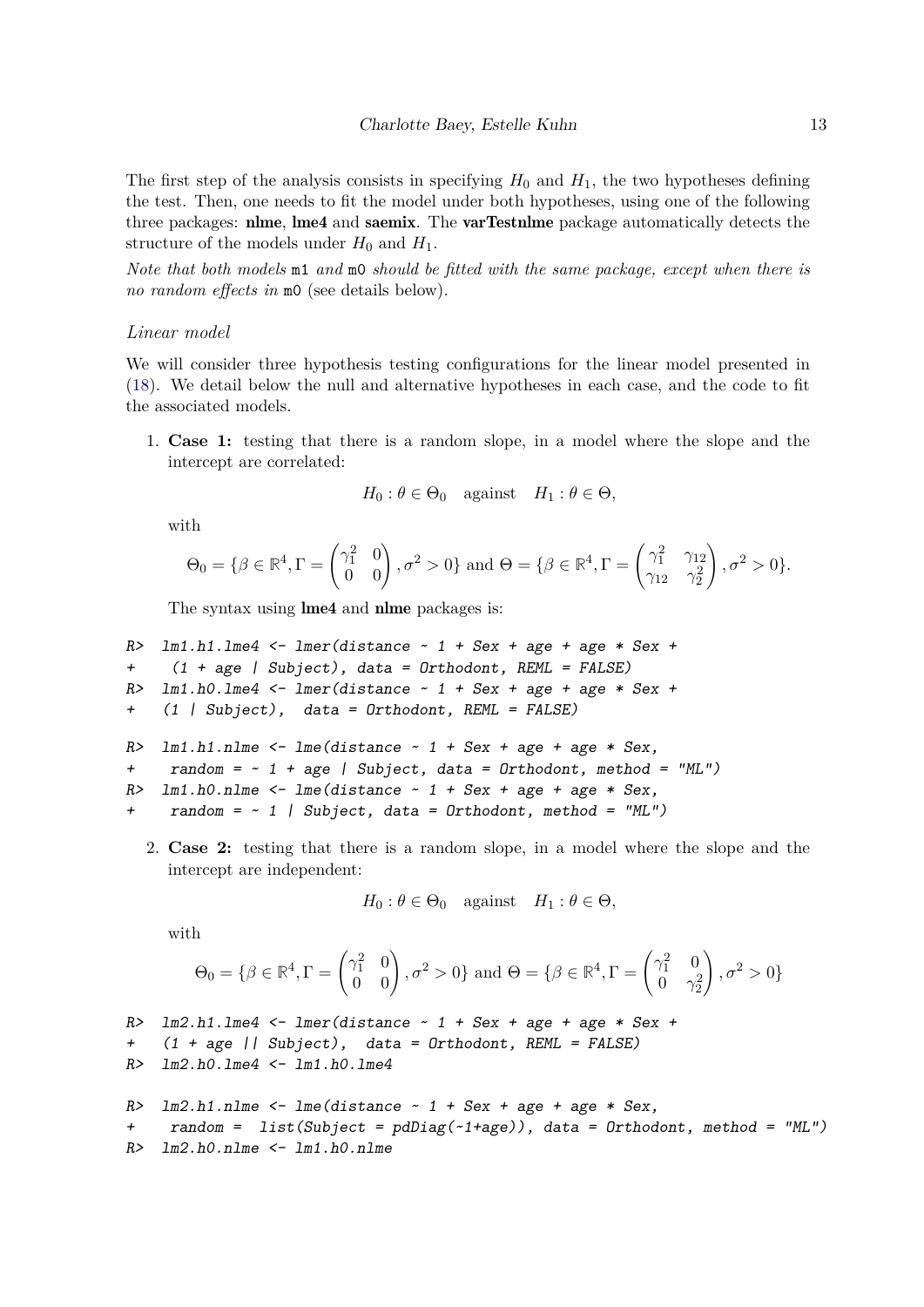3. **Case 3:** testing for the presence of random effects, in a model where the slope and the intercept are independent:

$$
H_0: \theta \in \Theta_0 \quad \text{against} \quad H_1: \theta \in \Theta,
$$

with

$$
\Theta_0 = \{\beta \in \mathbb{R}^4, \Gamma = \begin{pmatrix} 0 & 0 \\ 0 & 0 \end{pmatrix}, \sigma^2 > 0\} \text{ and } \Theta = \{\beta \in \mathbb{R}^4, \Gamma = \begin{pmatrix} \gamma_1^2 & 0 \\ 0 & \gamma_2^2 \end{pmatrix}, \sigma^2 > 0\}
$$

```
R > lm3.h1.lme4 < -lm2.h1.lme4R> lm3.h1.nlme <- lm2.h1.nlme
R> lm3.h0 <- lm(distance \sim 1 + Sex + age + age * Sex, data = Orthodont)
```
# *Generalized linear model*

In the model considered in [\(20\)](#page-11-1), there is only one random effect. We will then consider the following test:

 $H_0: \theta \in \Theta_0$  against  $H_1: \theta \in \Theta$ ,

with

$$
\Theta_0 = \{ \beta \in \mathbb{R}, \gamma = 0 \} \text{ and } \Theta = \{ \beta \in \mathbb{R}, \gamma \ge 0 \}.
$$

The corresponding code using lme4 is:

R> glm1 <- glmer(cbind(incidence, size - incidence) ~ period + (1 | herd), family = binomial, data = cbpp) R> glm0 <- glm(cbind(incidence, size - incidence) ~ period, family = binomial, data = cbpp)

# *Nonlinear model*

Let us consider the nonlinear model defined in  $(22)$ . Here we will carry out the following test:

$$
H_0: \theta \in \Theta_0
$$
 against  $H_1: \theta \in \Theta$ ,

with

$$
\Theta_0 = \{\beta \in \mathbb{R}^3, \Gamma = \begin{pmatrix} \gamma_1^2 & 0 & 0 \\ 0 & 0 & 0 \\ 0 & 0 & 0 \end{pmatrix}, \sigma > 0\} \text{ and } \Theta = \{\beta \in \mathbb{R}^3, \Gamma = \begin{pmatrix} \gamma_1^2 & 0 & 0 \\ 0 & \gamma_2^2 & 0 \\ 0 & 0 & \gamma_3^2 \end{pmatrix}, \sigma > 0\},\
$$

i.e., that only the asymptote is random.

The corresponding code using **nlme** and **lme4** is:

R> start 
$$
\leftarrow
$$
 c(Asym = 103, R0 = -8.5, lrc = -3.2)  
R> null.nlm =  $\leftarrow$  nlm (height  $\sim$  SSasymp(age, Asym, R0, lrc),  
fixed = Asym + R0 + lrc  $\sim$  1,  
random = pdDiag(Asym + R0 + lrc  $\sim$  1),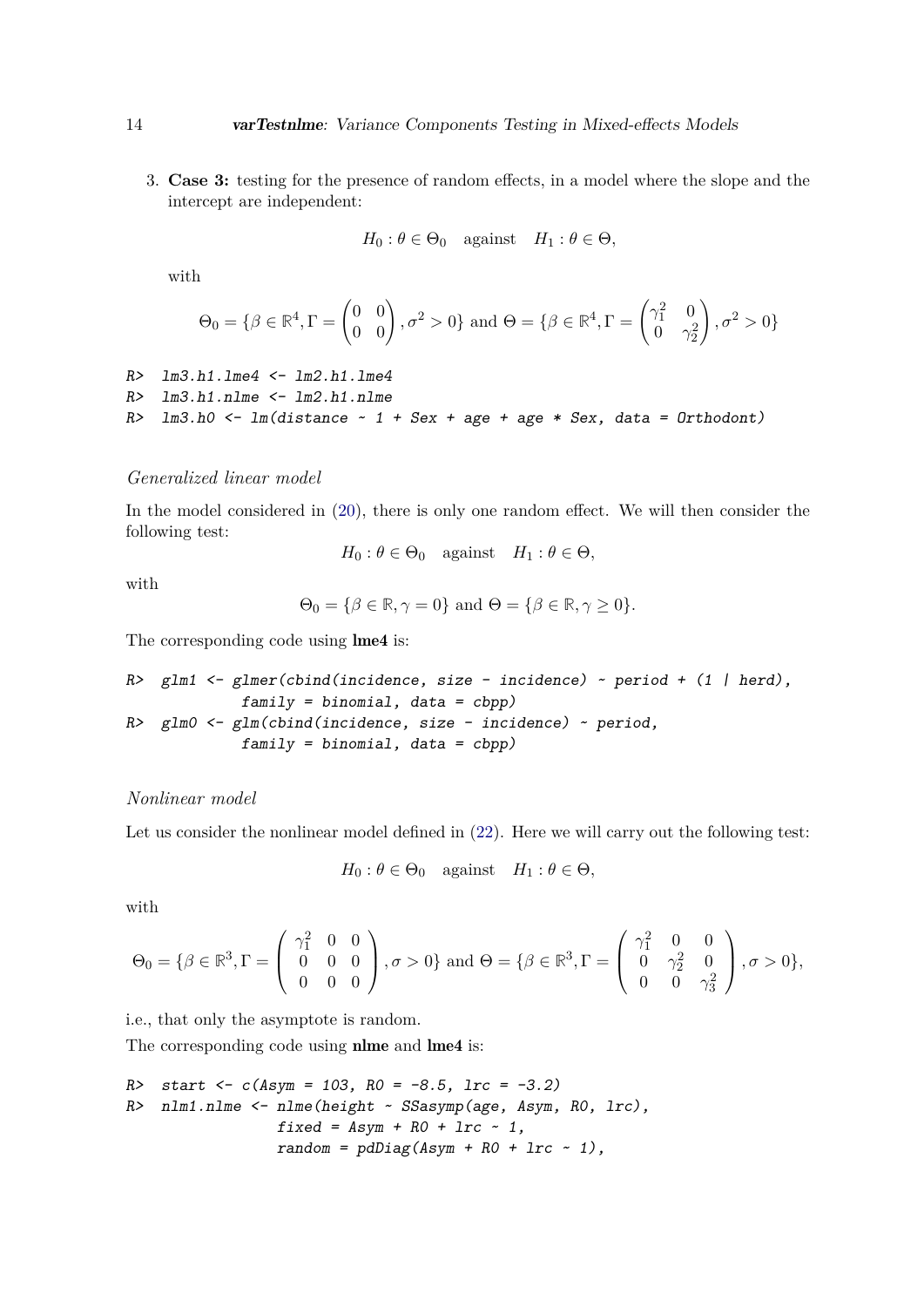```
start = start.
                 data = Loblolly)R> nlm0.nlme <- nlme(height ~ SSasymp(age, Asym, R0, lrc),
                 fixed = Asym + R0 + Inc - 1,random = pdDiag(Asym \sim 1),
                 start = start,
                 data = Loblolly)R> nlm1.lme4 <- nlmer(height ~ SSasymp(age, Asym, R0, lrc)
                 ~(Asym + R0 + Irc || Seed),start = start.
                 data = Loblolly)R> nlm0.lme4 <- nlmer(height ~ SSasymp(age, Asym, R0, lrc)
                 ~ (Asym | Seed),
                 start = start,
                 data = Loblolly)Using saemix, the syntax is given by:
R> modelSSasymp <- function(psi, id, xidep){
        Asym \le psi[id, 1]
        RO \leftarrow psi[id,2]lrc <- psi[id,3]
        age <- xidep
        ypred \leftarrow Asym + (RO - Asym) * exp( - exp(lrc) * age)
        return(ypred)}
R> nlm1.saemix <- saemixModel(model = modelSSasymp,
                                description = "Asymptotic regression",
                                psi = matrix(start, ncol = 3, byrow = TRUE,dimensiones = list(NULL, c("Asym", "RO", "Inc"))),transform.par = c(0,0,0),
                                fixed.estim = c(1,1,1).
                               covariance.model = matrix(c(1,0,0,0,1,0,
                                                            0, 0, 1), ncol = 3),
                               omega.init = matrix(c(200, 0, 0,0,750,0,
                                                      0, 0, 150, ncol = 3,
                               error.model = "constant")
R> saemix.data \leq saemixData(name.data = Loblolly, name.group = c("Seed"),
                               name.predictors = c("age"), name.response = c("height"),
                               units = list(x = "year", y = "feet"))R> saemix(saemix.model, saemix.data)
```
### **4.3. Variance component testing**

Once the models have been fitted using one of the three packages lme4, nlme or saemix, the test of the variance components can be run using the varCompTest() function of the varTestnlme package.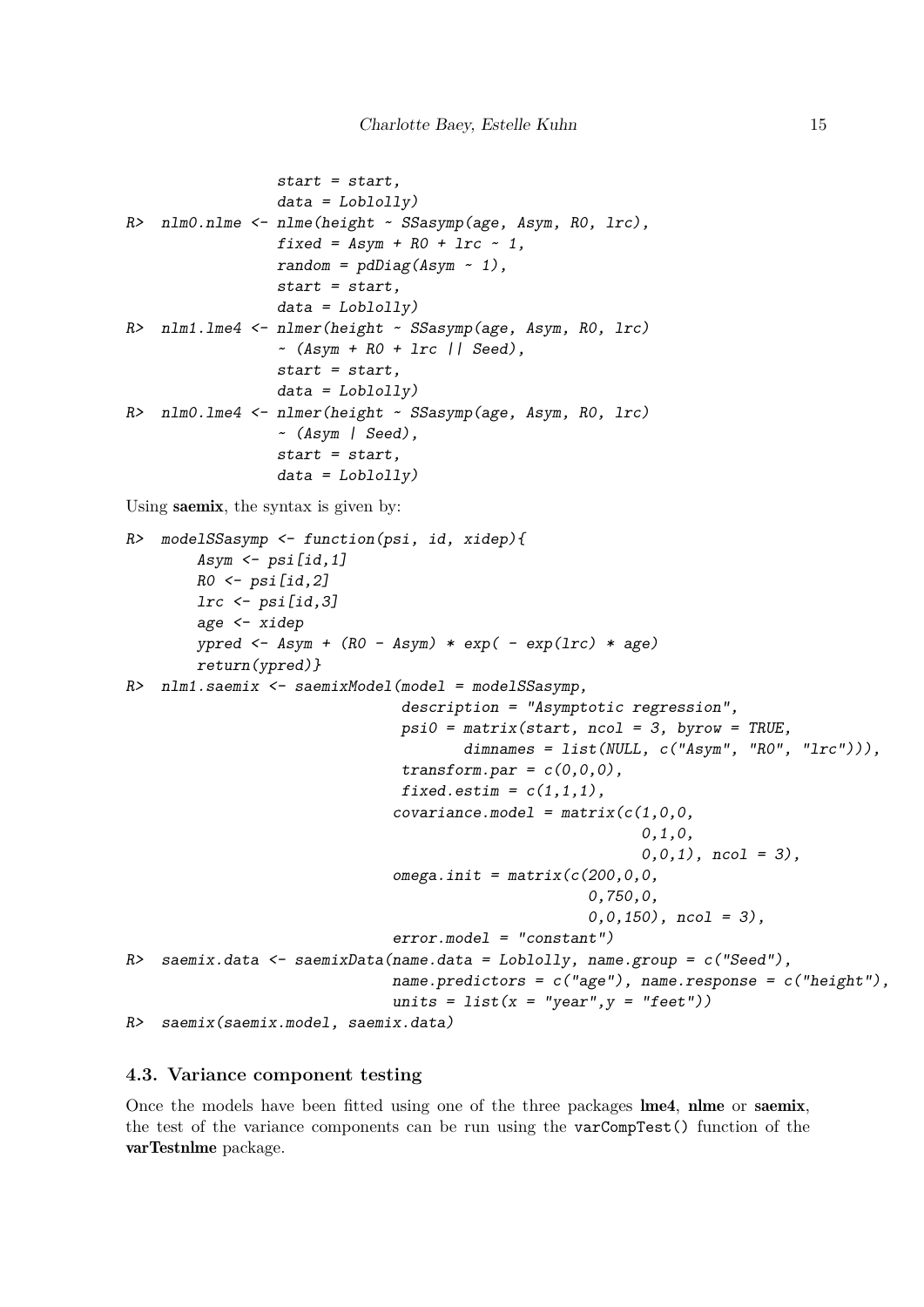```
varCompTest(m1, m0, control = list(M=5000, parallel=F, nbcores=1, B=1000),
             fim = "extract", pval.comp = "bounds")
```
where:

- m1 is the model fitted under *H*<sup>1</sup> i.e., an object of class merMod, glmerMod, lme, nlme or SaemixObject,
- m0 is the model fitted under  $H_0$  using the same package as for m1, except when no random effects are present under  $H_0$  (when testing for the absence of random effects). In this case, m0 should be fitted using lm() for linear, glm() for generalized linear, and nls() for nonlinear models (these functions are available in the stats package),
- control is a list with: M, the size of the Monte Carlo sample for the computation of the weights of the chi-bar-square distribution (5000 by default, see Algorithm [1\)](#page-8-0); parallel a boolean to specify whether the Monte Carlo sampling should be done in parallel (FALSE by default); nbcores the number of cores to be used with parallel computing (1 by default); and B the size of the bootstrap sample used to estimate the Fisher Information Matrix (1000 by default),
- fim could be either "extract" (the default) if the Fisher Information Matrix should be extracted from the fitted model m1; "compute" if it should be computed using parametric bootstrap ; or FIM a user-defined matrix to be used as the Fisher Information Matrix,
- pval.comp specifies the way to compute the *p*-value, and could be either "bounds" (the default), in which case only bounds on the true *p*-value are computed, "approx", in which case a Monte Carlo estimation of the exact *p*-value is provided, or "both" for a combination of both approaches. In the case where the weights are known explicitly, no approximation is made and the exact weights are return.

Note that the chi-bar-square weights approximation can be time consuming, especially when control\$M is high, or when the number of components in the chi-bar-square distribution increases. It is recommended to first run the function using the default setting, i.e., with pval.comp="bounds", and to possibly re-run it with pval.comp="approx" if more precision is needed.

The function returns an object of classes htest and vctest and as such, can be printed using the provided print() function of varTestnlme or the print.htest() function of package EnvStats. In particular, it contains the following slots:

- null.value: the value of the tested parameters under the null hypothesis,
- alternative: the value of the parameters under the alternative hypothesis,
- statistic: the value of the LRT statistic,
- method: the name of the statistical test,
- parameters: a list with the chi-bar-square distribution parameters: df the degrees of freedom, weights the weights associated with each component of the limiting chi-barsquare distribution, sdWeights the standard deviation associated with the estimation of each weights and FIM the estimate of the Fisher Information Matrix,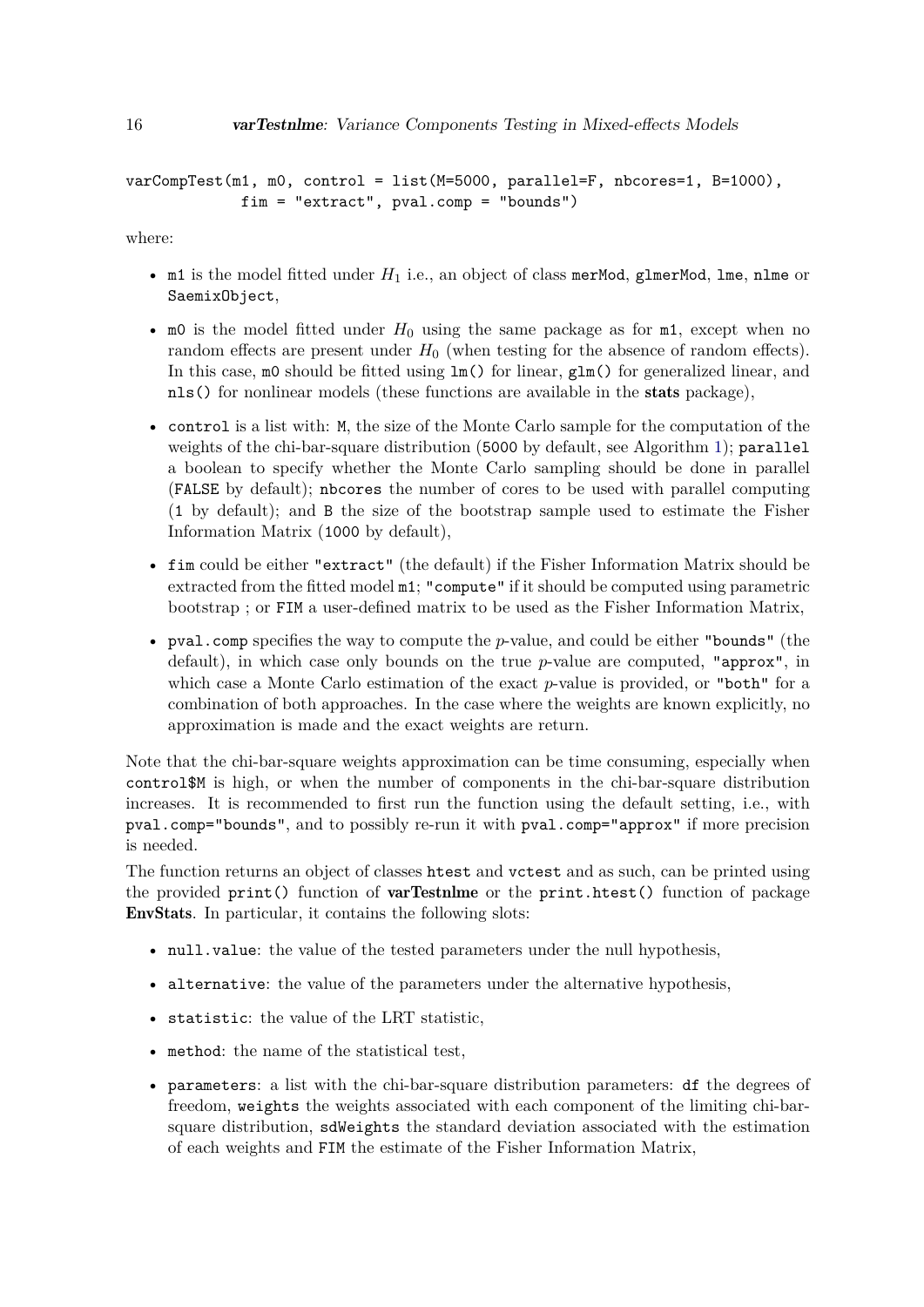• pvalue: a named numeric vector with four elements: pvalue.weights, the *p*-value obtained using equation [\(15\)](#page-7-0) (equals NA if weights were not computed, e.g., if option pval.comp was set to "bounds"), pvalue.sample: the *p*-value obtained using equation [\(16\)](#page-7-1) (equals NA if weights were not computed or if exact weights were available and no sampling was done), pvalue.lowerbound and pvalue.upperbound the bounds on the *p*-value, obtained from equation [\(17\)](#page-9-2).

# *Linear model*

We illustrate the function on the three different tests defined in the previous section for the linear model on the orthodontal data.

Case 1: testing that the variance of age is null, in a model with correlated random effects. We first run the function with the default arguments.

```
R> vt <- varCompTest(lm1.h1.lme4, lm1.h0.lme4)
R> print(vt)
Variance components testing in mixed effects models
Testing that variance of age is null
 Likelihood ratio test statistic:
        LRT = 0.8326426
 p-value from estimated weights: 0.5104889
Using the summary() function, we get the following output:
R> summary(vt)
Variance components testing in mixed effects models
Testing that variance of age is null
 Likelihood ratio test statistic:
        LRT = 0.8326426
 Limiting distribution:
        mixture of 2 chi-bar-square distributions with degrees of freedom 1 2
        associated weights (and sd): 0.5 (0) 0.5 (0)
 p-value of the test:
        from estimated weights: 0.5104889
        bounds on p-value: lower 0.5104889 upper 0.5104889
```
The LRT statistic is computed, and the asymptotic distribution is identified as a mixture between two chi-square distributions with degrees of freedom 1 and 2. In this case we can compute the exact weights of the chi-bar-square distribution and hence the exact *p*-value.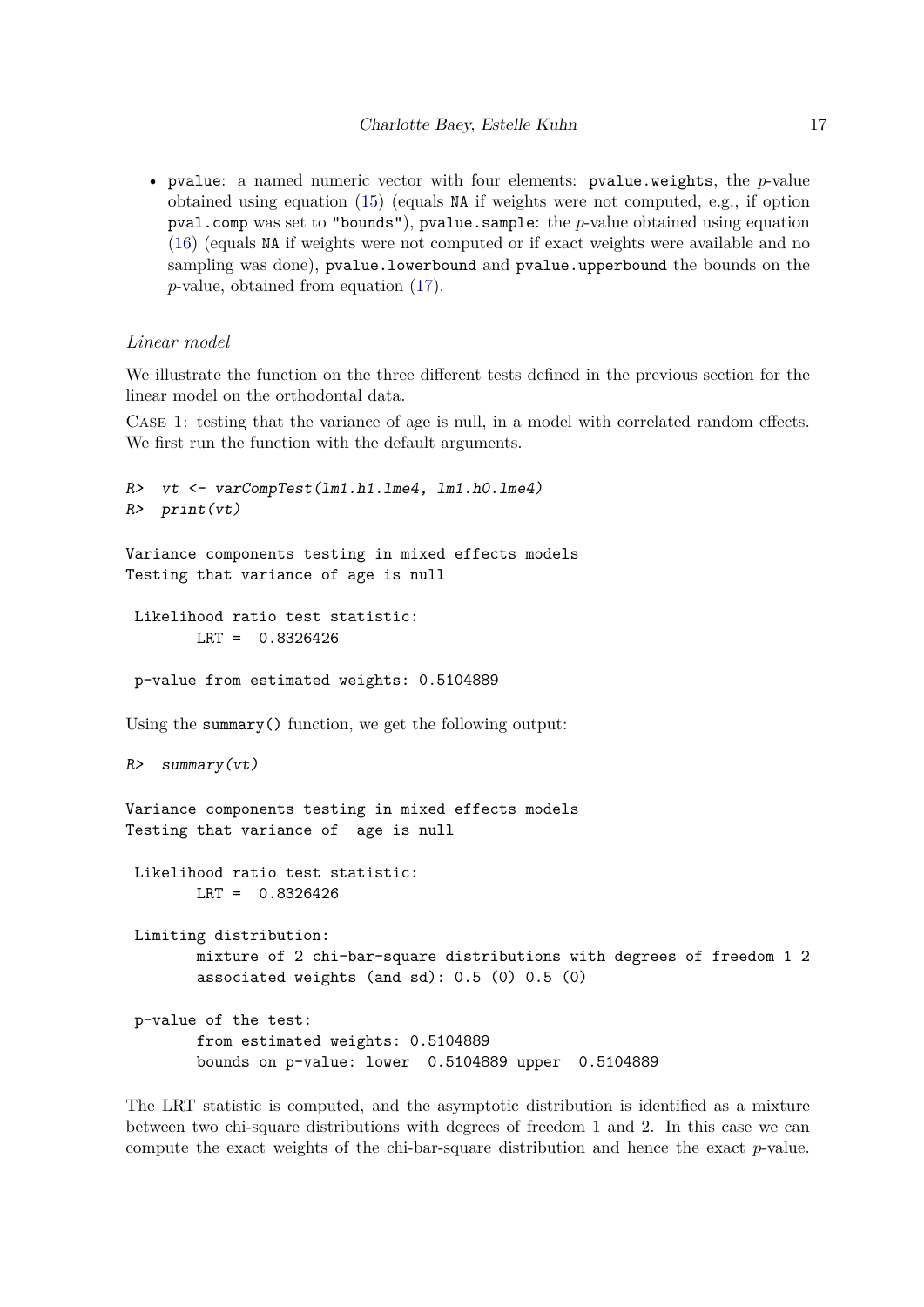Moreover, since the weights have simple analytical expressions, the associated standard deviations are null. Using the EnvStats, it is possible to print the results of the test using function print.htest().

```
R> library("EnvStats")
R> print.htest(vt)
Results of Hypothesis Test
--------------------------
Null Hypothesis: variance of age = 0
Alternative Hypothesis: variance of age > 0
Test Name: The Likelihood ratio test for variance components in mixed ef
Data:
Test Statistic: LRT = 0.8326426
Test Statistic Parameters: df = 1, 2weights = 0.5, 0.5sdweights = 0, 0FIM = NAP-values: pvalue.weights = 0.5104889
                          pvalue.sample = NA
                          pvalue.lowerbound = 0.5104889
                          pvalue.upperbound = 0.5104889
```
If we re-run the function with the option pval.comp="both", we get the same results since the weights are explicit in this example. This time, we run the function with fits from nlme to show that results are similar if not identical (differences can appear in the LRT statistic due to the way the log-likelihood is computed within each package).

```
R> vt <- varCompTest(lm1.h1.nlme, lm1.h0.nlme, pval.comp = "both")
R> summary(vt)
Variance components testing in mixed effects models
Testing that variance of age is null
Likelihood ratio test statistic:
       LRT = 0.8331072
Limiting distribution:
       mixture of 2 chi-bar-square distributions with degrees of freedom 1 2
```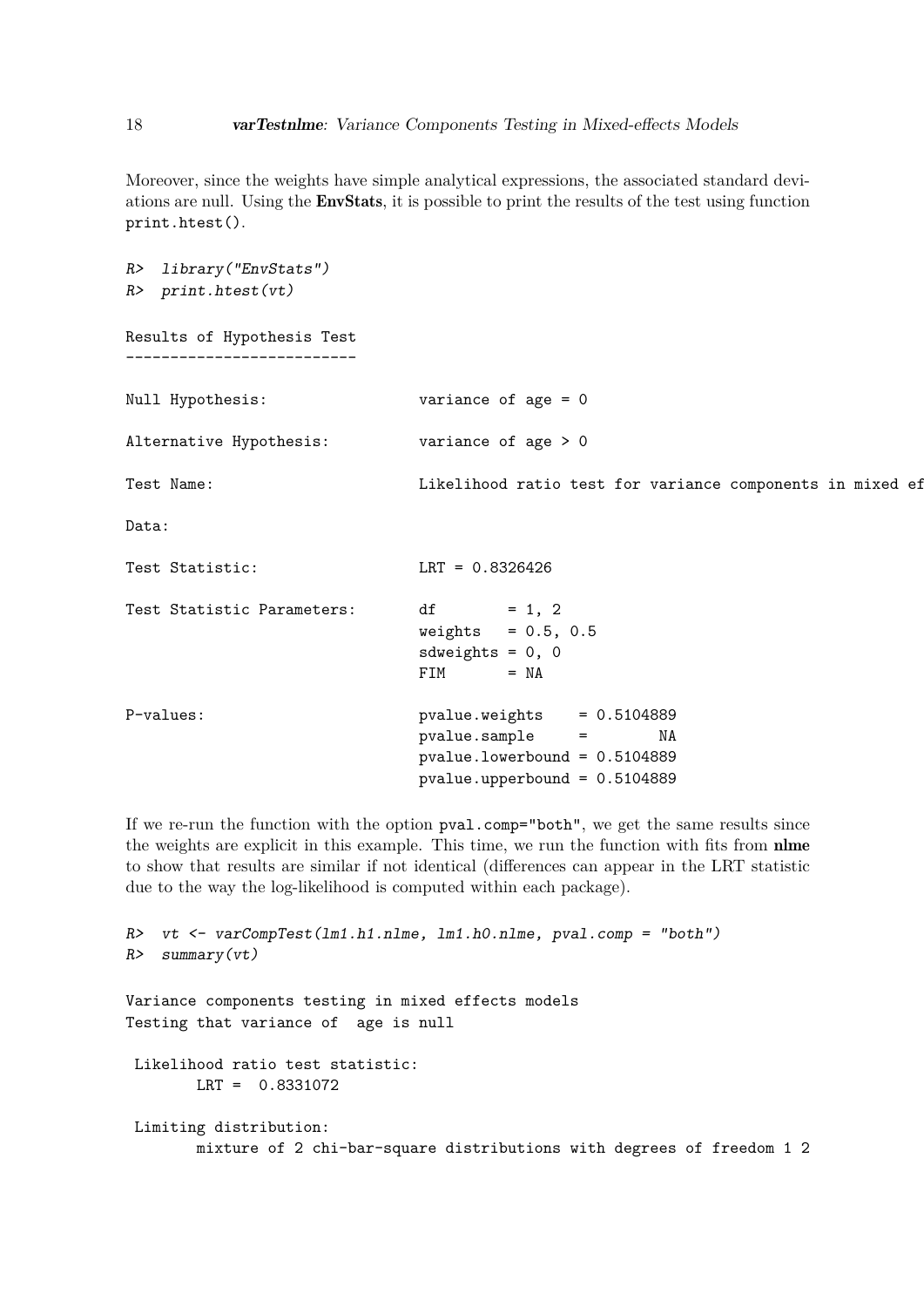```
associated weights (and sd): 0.5 (0) 0.5 (0)
p-value of the test:
       from estimated weights: 0.5103454
       bounds on p-value: lower 0.5103454 upper 0.5103454
```
Case 2: testing that the variance of age is null in a model with independent random effects. The number of components in the mixture is the same as in Case 1, but the degrees of freedom have been shifted downward. Note that the weights have also simple analytical expressions in this case, as well as the *p*-value. Results are the same with the nlme package.

```
R> vt <- varCompTest(lm2.h1.lme4, lm2.h0.lme4, pval.comp = "both")
R> summary(vt)
Variance components testing in mixed effects models
Testing that variance of age is null
 Likelihood ratio test statistic:
       LRT = 0.5304106
 Limiting distribution:
       mixture of 2 chi-bar-square distributions with degrees of freedom 0 1
        associated weights (and sd): 0.5 (0) 0.5 (0)
 p-value of the test:
       from estimated weights: 0.2332171
        bounds on p-value: lower 0.2332171 upper 0.2332171
```
Case 3: testing the presence of randomness in the model, i.e., testing that the variances of age and of the intercept are null, in a model with independent random effects.

```
R> vt <- varCompTest(lm3.h1.nlme, lm3.h0)
R> summary(vt)
Variance components testing in mixed effects models
Testing that variances of Intercept and age are null
 Likelihood ratio test statistic:
       LRT = 50.13311
 Limiting distribution:
       mixture of 3 chi-bar-square distributions with degrees of freedom 0 1 2
 p-value of the test:
        bounds on p-value: lower 7.18311e-13 upper 7.215163e-12
```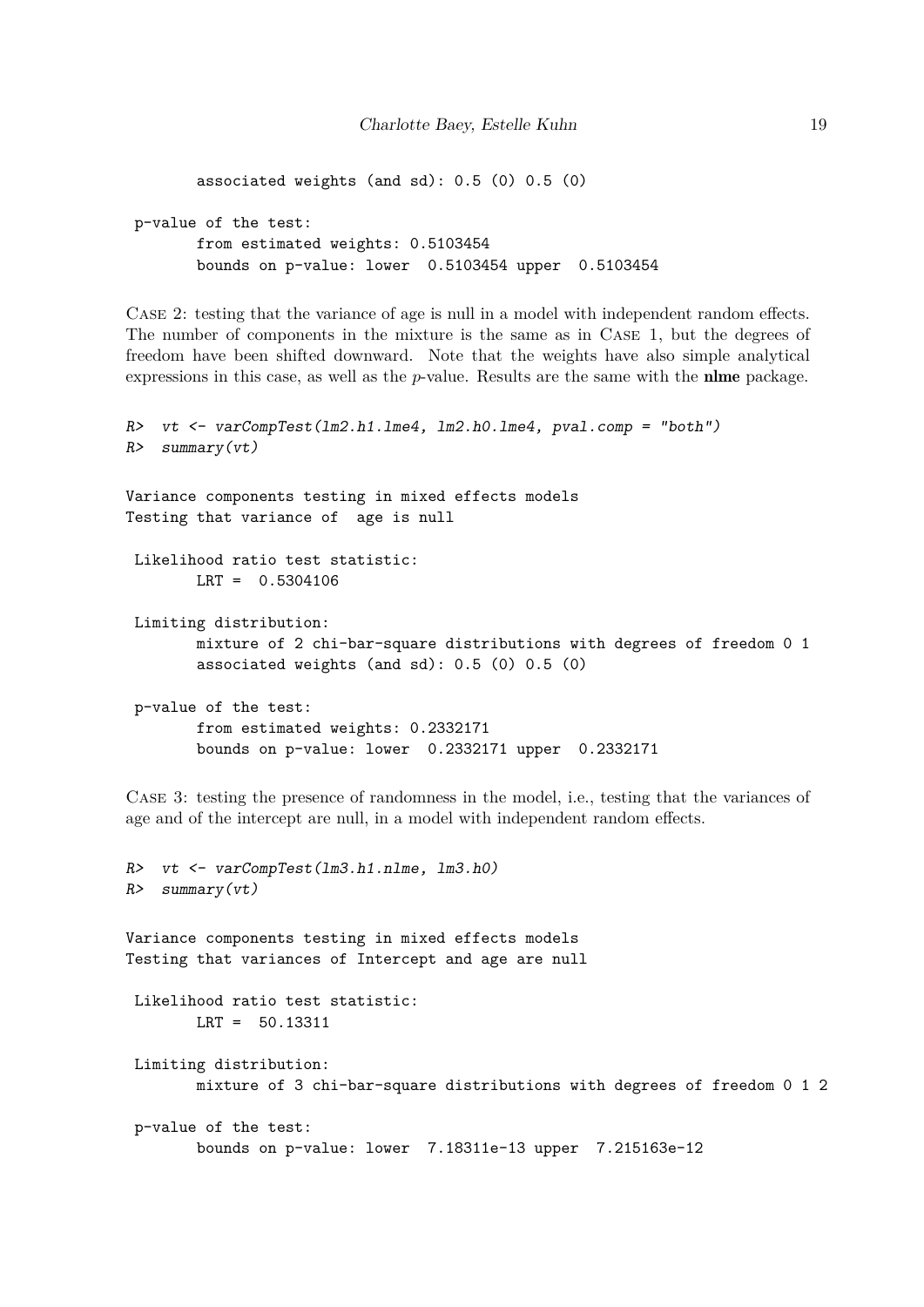In this case, using the provided upper bound we see that the exact *p*-value is smaller than  $10^{-11}$ , which is enough in practice to reject the null hypothesis without computing the chibar-square weights and the associated *p*-value. It is also possible to compute the weights using the option pval.comp="both". In this case, the weights are explicit but depend on the Fisher Information Matrix (FIM). Since we are dealing with a linear mixed-effects model, the FIM can be extracted from nlme or lme4 packages, using the option fim="extract". This is the default behaviour of varCompTest function. Note that results can differ between packages since the methods used to compute the FIM is not the same in nlme and lme4.

Using nlme package:

```
R> vt <- varCompTest(lm3.h1.nlme, lm3.h0, pval.comp = "both")
R> summary(vt)
Variance components testing in mixed effects models
Testing that variances of Intercept and age are null
 Likelihood ratio test statistic:
        LRT = 50.13311
 Limiting distribution:
        mixture of 3 chi-bar-square distributions with degrees of freedom 0 1 2
        associated weights (and sd): 0.3765372 (0) 0.5000000 (0) 0.1234628 (0)
 p-value of the test:
        from estimated weights: 2.32255e-12
        bounds on p-value: lower 7.18311e-13 upper 7.215163e-12
Using lme4 package:
R> vt <- varCompTest(lm3.h1.lme4,lm3.h0.lme4, pval.comp = "both")
R> summary(vt)
Variance components testing in mixed effects models
Testing that variances of (Intercept) and age are null
 Likelihood ratio test statistic:
       LRT = 50.13311
 Limiting distribution:
        mixture of 3 chi-bar-square distributions with degrees of freedom 0 1 2
        associated weights (and sd): 0.2500962 (0) 0.5000000 (0) 0.2499038 (0)
 p-value of the test:
        from estimated weights: 3.965487e-12
        bounds on p-value: lower 7.18311e-13 upper 7.215163e-12
```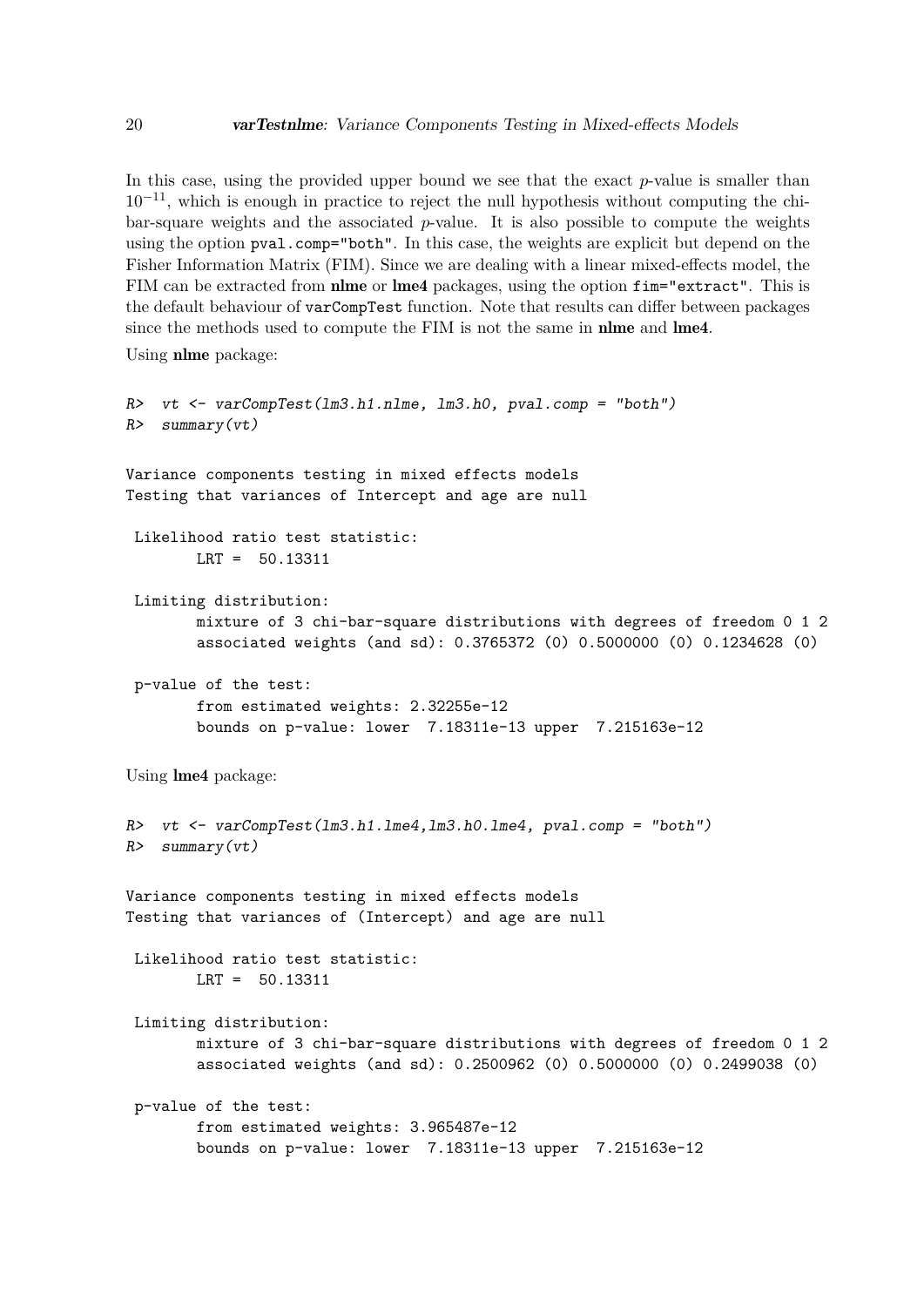To compute the FIM using parametric bootstrap, one should use the option fim="compute". The default bootstrap sample size is  $B = 1000$ , but it can be changed using the control argument. When the FIM is computed via bootstrap, results are more consistent between nlme and lme4.

Using nlme package:

```
R> vt <- varCompTest(lm3.h1.nlme, lm3.h0, pval.comp = "both",
+ fim = "compute")
R> summary(vt)
Variance components testing in mixed effects models
Testing that variances of Intercept and age are null
 Likelihood ratio test statistic:
       LRT = 50.13311
 Limiting distribution:
       mixture of 3 chi-bar-square distributions with degrees of freedom 0 1 2
        associated weights (and sd): 0.3463632 (0) 0.5000000 (0) 0.1536368 (0)
 p-value of the test:
        from estimated weights: 2.714622e-12
        bounds on p-value: lower 7.18311e-13 upper 7.215163e-12
Using lme4 package:
R vt \leq varCompTest(lm3.h1.lme4, lm3.h0, pval.comp = "both",
+ fim = "compute")
R> summary(vt)
Variance components testing in mixed effects models
Testing that variances of (Intercept) and age are null
 Likelihood ratio test statistic:
       LRT = 50.13311
 Limiting distribution:
       mixture of 3 chi-bar-square distributions with degrees of freedom 0 1 2
        associated weights (and sd): 0.3562174 (0) 0.5000000 (0) 0.1437826 (0)
 p-value of the test:
        from estimated weights: 2.58658e-12
        bounds on p-value: lower 7.18311e-13 upper 7.215163e-12
```
# *Generalized linear model*

Results from the test of the null hypothesis that there is no random effect associated with the herd are given by: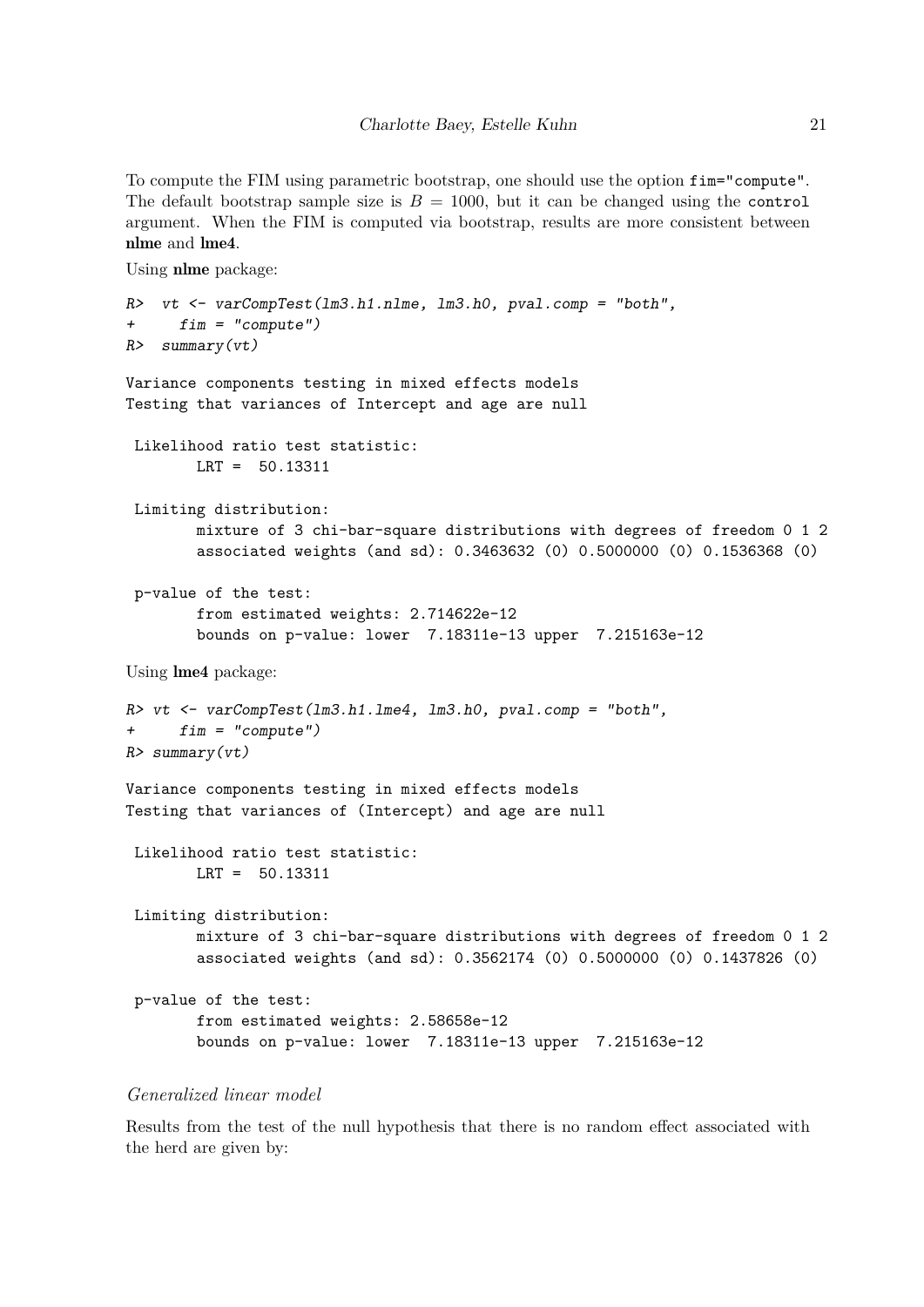```
R> vt <- varCompTest(glm1, glm0)
R> summary(vt)
Variance components testing in mixed effects models
Testing that variance of (Intercept) is null
 Likelihood ratio test statistic:
       LRT = 14.00527
 Limiting distribution:
       mixture of 2 chi-bar-square distributions with degrees of freedom 0 1
        associated weights (and sd): 0.5 (0) 0.5 (0)
 p-value of the test:
        from estimated weights: 9.114967e-05
        bounds on p-value: lower 9.114967e-05 upper 9.114967e-05
```
# *Nonlinear model*

As detailed in Section [3.2,](#page-7-2) the limiting distribution of the LRT for the test of the null hypothesis that only the asymptote is random against the alternative hypothesis of a full covariance matrix between the random effects is a mixture of 4 chi-square distributions with degrees of freedom varying between 2 and 5. When run with the default options, the varCompTest function gives:

```
R> vt <- varCompTest(nlm1.nlme, nlm0.nlme)
R> summary(vt)
Variance components testing in mixed effects models
Testing that variances of R0 and lrc are null
Likelihood ratio test statistic:
 LRT = 2.519869
Limiting distribution:
  mixture of 3 chi-bar-square distributions with degrees of freedom 0 1 2
p-value of the test:
 bounds on p-value: lower 0.05620995 upper 0.1980462
R> varCompTest(nlm1.lme4, nlm0.lme4)
R> summary(vt)
Variance components testing in mixed effects models
```
Testing that variances of R0 and lrc are null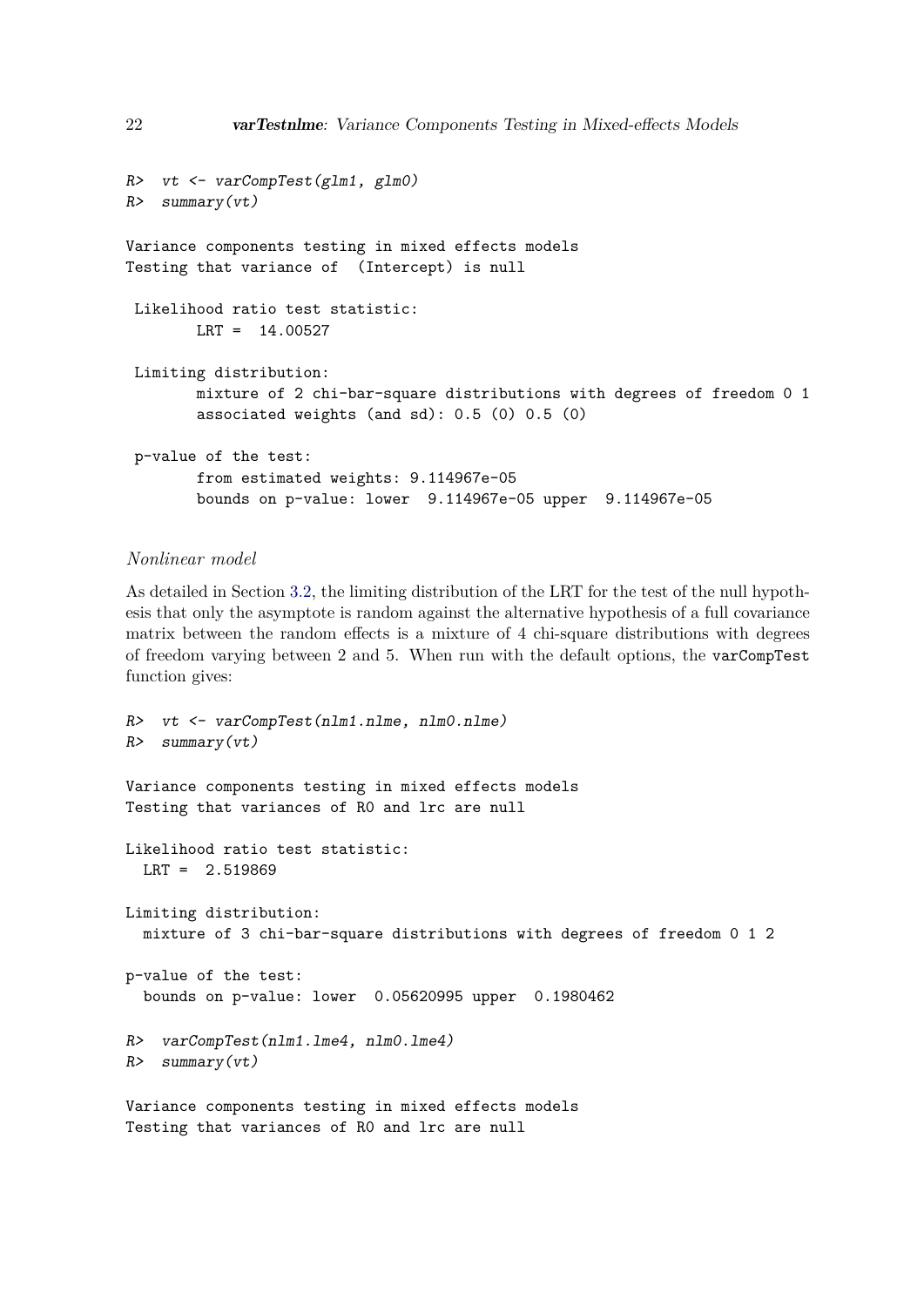```
Likelihood ratio test statistic:
      LRT = 2.456656
Limiting distribution:
      mixture of 3 chi-bar-square distributions with degrees of freedom 0 1 2
p-value of the test:
      bounds on p-value: lower 0.05851384 upper 0.2049047
```
Depending on the desired level of the test, more precision may be needed on the *p*-value. For models fitted with nlme, this can be obtained using the options pval.comp = 'both' or pval.comp = 'approx' and  $fim =$  'extract' to use the FIM computed by nlme, or  $fim$ = 'compute' to approximate the FIM using parametric bootstrap, with a default bootstrap sample size of 1000.

```
R> vt <- varCompTest(nlm1.nlme, nlm0.nlme, pval.comp = "both",
+ fim = "compute")
R> summary(vt)
Variance components testing in mixed effects models
Testing that variances of R0 and lrc are null
 Likelihood ratio test statistic:
       LRT = 2.519869
 Limiting distribution:
       mixture of 3 chi-bar-square distributions with degrees of freedom 0 1 2
        associated weights (and sd): 0.2490444 (0) 0.5000000 (0) 0.2509556 (0)
 p-value of the test:
        from estimated weights: 0.1273992
        bounds on p-value: lower 0.05620995 upper 0.1980462
```
Here again, the weights are exact, once the FIM is known, so that the standard deviations for each weight is 0. For information purposes, the above code took approximatively 175 seconds on a laptop with a 8 cores Intel(R) Core(TM) i5-8250U CPU  $@$  1.60GHz processor.

For nonlinear models fitted with lme4, to the best of our knowledge no method is available to extract the FIM (although merDeriv provides the FIM for linear and generalized linear models fitted via lme4). Only the option fim='compute' can then be used. We get the following results, which are very similar to the ones obtained with the nlme package. However the code was a bit longer to run, and took 430 seconds.

```
R > varCompTest(nlm1.lme4, nlm0.lme4, pval.comp = "both",
+ fim = "compute")
```
Variance components testing in mixed effects models Testing that variances of R0 and lrc are null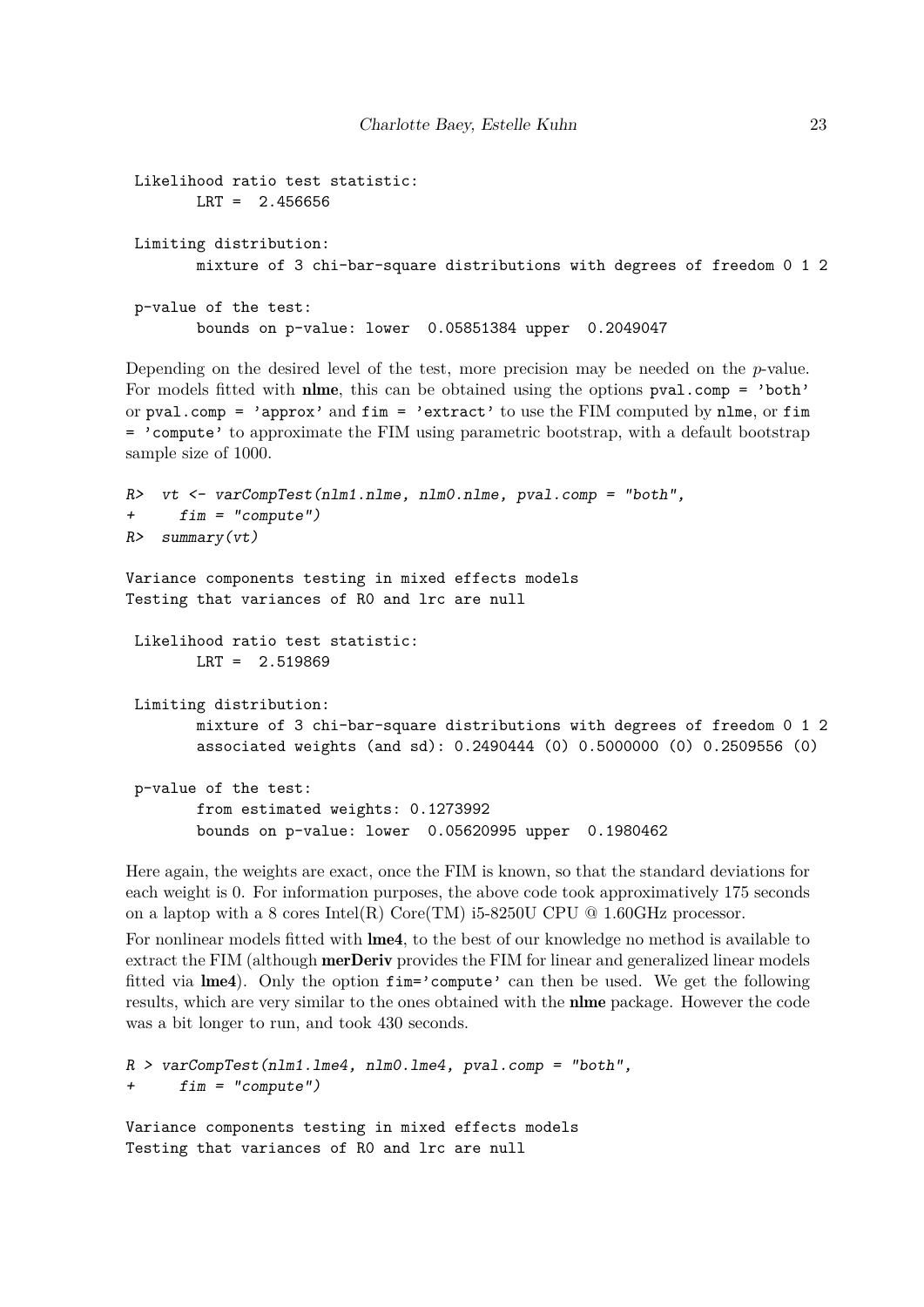```
Likelihood ratio test statistic:
      LRT = 2.456656
Limiting distribution:
      mixture of 3 chi-bar-square distributions with degrees of freedom 0 1 2
       associated weights (and sd): 0.2590517 (0) 0.5000000 (0) 0.2409483 (0)
p-value of the test:
       from estimated weights: 0.1290591
       bounds on p-value: lower 0.05851384 upper 0.2049047
```
# **4.4. Estimation of the FIM by parametric bootstrap**

To evaluate the performance of the parametric bootstrap estimation of the Fisher Information Matrix implemented in **varTestnlme**, we compared the empirical coverages of the nominal  $95\%$ confidence intervals based on the asymptotic normality property of the MLE obtained using the FIM extracted from packages nlme, lme4 and saemix, and our estimate.

First, a linear mixed-effects model with two correlated random effects was fitted to  $R = 1000$ simulated datasets of size  $n = 100$ .

$$
y_{ij} = \beta_0 + \beta_1 t_j + b_{i0} + b_{i1} t_j + \varepsilon_{ij}, \quad i = 1, ..., n, j = 1, ..., 20
$$

$$
\begin{pmatrix} b_{i0} \\ b_{i1} \end{pmatrix} \sim \mathcal{N} \left( \begin{pmatrix} 0 \\ 0 \end{pmatrix}, \begin{pmatrix} \gamma_1^2 & \gamma_{12} \\ \gamma_{12} & \gamma_2^2 \end{pmatrix} \right), \quad \varepsilon_{ij} \sim \mathcal{N}(0, \sigma^2)
$$

We took  $β_0 = 5, β_1 = 7, γ_1 = 0.8, γ_2 = 1, γ_{12} = 0.4$  and  $σ = 1.2$ , with The FIM was extracted and estimated for each of these R datasets, with a bootstrap sample size  $B \in \{100, 1000\}$ . Results are given in Table [1.](#page-24-0) Results show that, as expected, the bootstrap estimate is better when the bootstrap sample size is increased, but good results were already obtained for small values of *B*. Interestingly, the bootstrap estimate lead to better coverages than the package estimate when using lme4, especially for variance components. This is crucial since the FIM components involved in the chi-bar-square weights computation are those corresponding to the variance components.

We performed the same comparisons on a nonlinear model similar as the one presented in  $(22)$ , with three correlated random effects. We took  $\beta = (200, 725, 150)^{\top}$ , for the variances we took respectively 20*,* 72*.*5*,* 15 (i.e., 10% of the mean values), and for the correlations we took 0*.*9 between  $Asym<sub>i</sub>$  and  $R<sub>0,i</sub>$ , and 0.1 between all the other parameters, and  $\sigma = 10$ . Results are presented in Table and [2.](#page-24-1) Recall that lme4 does not allow to estimate the FIM in nonlinear mixed effects models. The added value of the bootstrap estimation of the FIM becomes obvious for nonlinear mixed-effects models with correlated random effects. Indeed, in this case the FIM components corresponding to the variance parameters are not well estimated by the default function of nlme package, leading to particular bad empirical coverages. Results are better when the bootstrap estimate of the FIM is performed using parameter estimates obtained with lme4 than those obtained with nlme.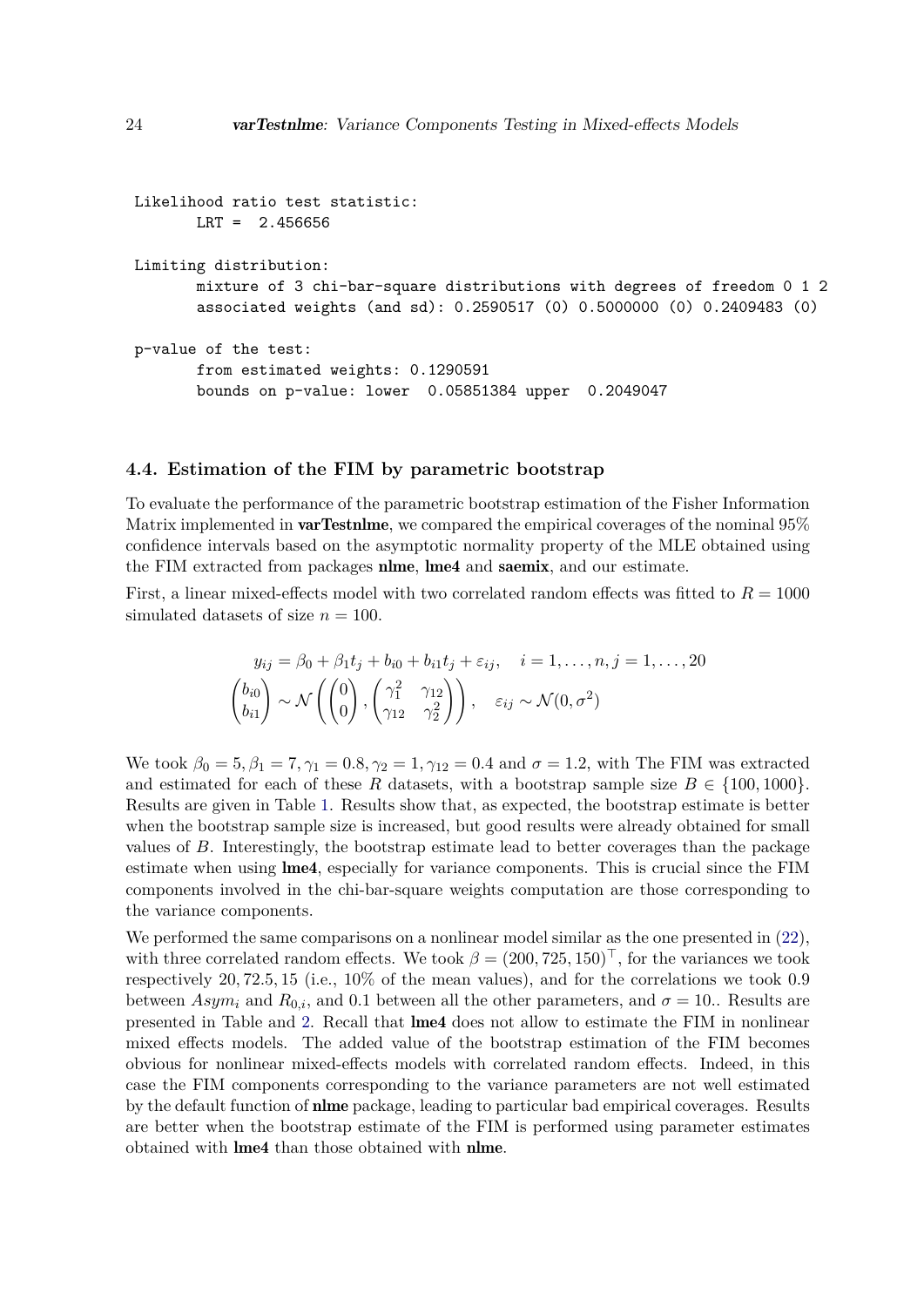<span id="page-24-0"></span>Table 1: Empirical coverage of the 95% asymptotic confidence intervals according to the type of FIM estimate, in a linear mixed-effect model with two correlated random effects, computed on 1000 repetitions.  $\overline{a}$ 

| Parameter                                                          | Extracted |                  | <b>Boostrap</b>             |            |                             |            |  |
|--------------------------------------------------------------------|-----------|------------------|-----------------------------|------------|-----------------------------|------------|--|
|                                                                    | nlme      | Ime <sub>4</sub> | using <b>nime</b> estimates |            | using <b>lme4</b> estimates |            |  |
|                                                                    |           |                  | $B = 100$                   | $B = 1000$ | $B = 100$                   | $B = 1000$ |  |
| $\beta_1$                                                          | 0.948     | 0.956            | 0.948                       | 0.953      | 0.948                       | 0.945      |  |
|                                                                    | 0.935     | 0.944            | 0.942                       | 0.929      | 0.932                       | 0.932      |  |
|                                                                    | 0.937     | 0.928            | 0.936                       | 0.966      | 0.922                       | 0.940      |  |
| $\begin{array}{c} \beta_2 \\ \gamma_1^2 \\ \gamma_2^2 \end{array}$ | 0.879     | 0.938            | 0.938                       | 0.935      | 0.938                       | 0.933      |  |
|                                                                    | 0.979     | 0.943            | 0.947                       | 0.946      | 0.941                       | 0.949      |  |
| $\frac{\gamma_{1,2}}{\sigma^2}$                                    | 0.956     |                  | 0.950                       | 0.957      | 0.938                       | 0.956      |  |

<span id="page-24-1"></span>Table 2: Empirical coverage of the 95% asymptotic confidence intervals according to the type of FIM estimate, in a nonlinear mixed-effect model with three correlated random effects, computed on 1000 repetitions.

| Parameter                       | Extracted | Boostrap  |                             |                             |            |  |
|---------------------------------|-----------|-----------|-----------------------------|-----------------------------|------------|--|
|                                 | nlme      |           | using <b>nime</b> estimates | using <b>lme4</b> estimates |            |  |
|                                 |           | $B = 100$ | $B = 1000$                  | $B = 100$                   | $B = 1000$ |  |
| $\beta_1$                       | 0.934     |           |                             | 0.920                       | 0.923      |  |
| $\beta_2$                       | 0.897     |           |                             | 0.942                       | 0.953      |  |
| $\beta_3$                       | 0.945     | 0.983     | 0.977                       | 0.923                       | 0.923      |  |
|                                 | 0.926     |           |                             | 0.899                       | 0.911      |  |
| $\frac{\gamma_1^2}{\gamma_2^2}$ | 0.982     |           |                             | 0.959                       | 0.989      |  |
|                                 |           | 0.994     | 0.994                       | 0.901                       | 0.885      |  |
| $\gamma_{1,2}$                  | 0.026     | 0.898     | 0.900                       | 0.957                       | 0.992      |  |
| $\gamma_{1,3}$                  | 0.006     | 0.479     | 0.467                       | 0.895                       | 0.915      |  |
| $\gamma_{2,3}$                  | 0.134     | 0.999     |                             | 0.963                       | 0.998      |  |
| $\sigma^2$                      | 0.945     |           |                             | 0.968                       | 0.975      |  |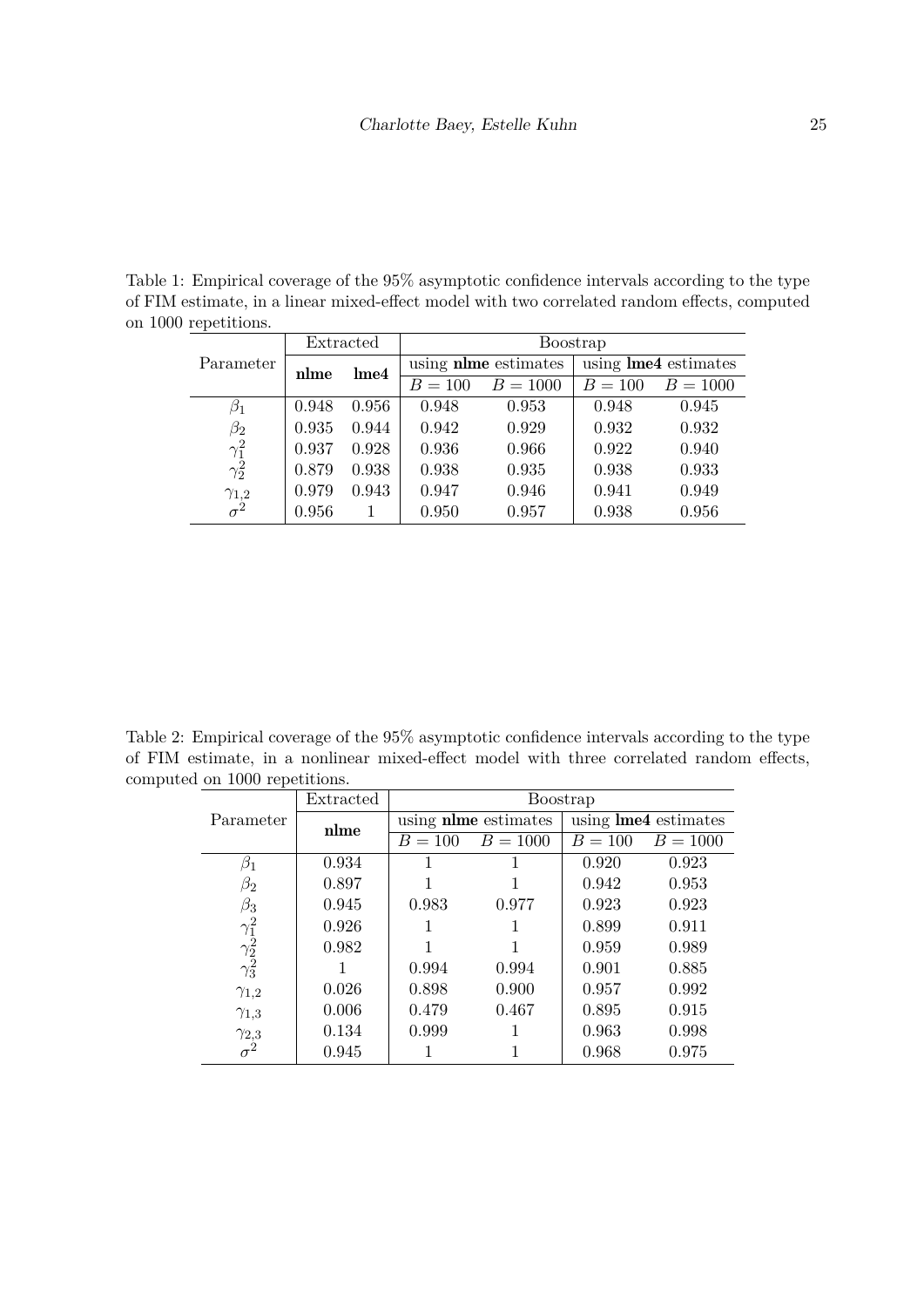# **5. Summary and discussion**

<span id="page-25-6"></span>In this paper, we present the R package **varTestnime**, which provides a unified framework for variance components testing in linear, generalized linear and nonlinear mixed-effects models fitted with nlme, lme4 and saemix. The main function, varCompTest, performs the comparison of two nested models  $m1$  and  $m0$ . It is thus possible to test that the variances of any subset of random effects is null, taking into account correlation between them. It is also possible to test that one or several correlations are null, and to test simultaneously if some fixed effects are null. The tests are performed using likelihood ratio test. Additional tools are provided to approximate the Fisher Information Matrix when it is needed to compute the limiting distribution of the likelihood ratio test statistic.

Possible future developments of the package include in particular the consideration of more than one level of random effects, to account for multiple nested random effects. Another perspective would be to allow for more general structures for the covariance matrix  $\Gamma$  of the random effects. This would encompass for example parametric structures such as compound symmetry, auto-regressive or with spatial correlation, as proposed in the **nime** package.

# **References**

- <span id="page-25-4"></span>Baey C, Cournède PH, Kuhn E (2019). "Asymptotic Distribution of Likelihood Ratio Test Statistics for Variance Components in Nonlinear Mixed Effects Models." *Computational Statistics and Data Analysis*, **135**, 107–122.
- <span id="page-25-0"></span>Bates D, Mächler M, Bolker B, Walker S (2015). "Fitting Linear Mixed-Effects Models Using lme4." *Journal of Statistical Software*, **67**(1), 1–48. ISSN 1548-7660. [doi:10.18637/jss.](http://dx.doi.org/10.18637/jss.v067.i01) [v067.i01](http://dx.doi.org/10.18637/jss.v067.i01).
- <span id="page-25-2"></span>Chen Z, Dunson DB (2003). "Random Effects Selection in Linear Mixed Models." *Biometrics*, **59**(4), 762–769.
- <span id="page-25-1"></span>Comets E, Lavenu A, Lavielle M (2017). "Parameter Estimation in Nonlinear Mixed Effect Models Using saemix, an R Implementation of the SAEM Algorithm." *Journal of Statistical Software*, **80**(3), 1–41. [doi:10.18637/jss.v080.i03](http://dx.doi.org/10.18637/jss.v080.i03).
- <span id="page-25-5"></span>Crainiceanu CM, Ruppert D (2004). "Likelihood Ratio Tests in Linear Mixed Models with One Variance Component." *Journal of the Royal Statistical Society B*, **66**(1), 165–185.
- <span id="page-25-7"></span>Davidian M, Giltinan DM (1995). *Nonlinear Models for Repeated Measurement Data*. Chapman & Hall.
- <span id="page-25-9"></span>Delattre M, Kuhn E (2019). "Estimating Fisher Information Matrix in Latent Variable Models based on the Score Function." *arXiv preprint arXiv:1909.06094*.
- <span id="page-25-3"></span>Delattre M, Lavielle M, Poursat MA (2014). "A Note on BIC in Mixed-Effects Models." *Electronic Journal of Statistics*, **8**(1), 456–475.
- <span id="page-25-8"></span>Dumont C, Lestini G, Le Nagard H, Mentré F, Comets E, Nguyen TT, *et al.* (2018). "PFIM 4.0, an Extended R Program for Design Evaluation and Optimization in Nonlinear Mixed-Effect Models." *Computer methods and programs in biomedicine*, **156**, 217–229.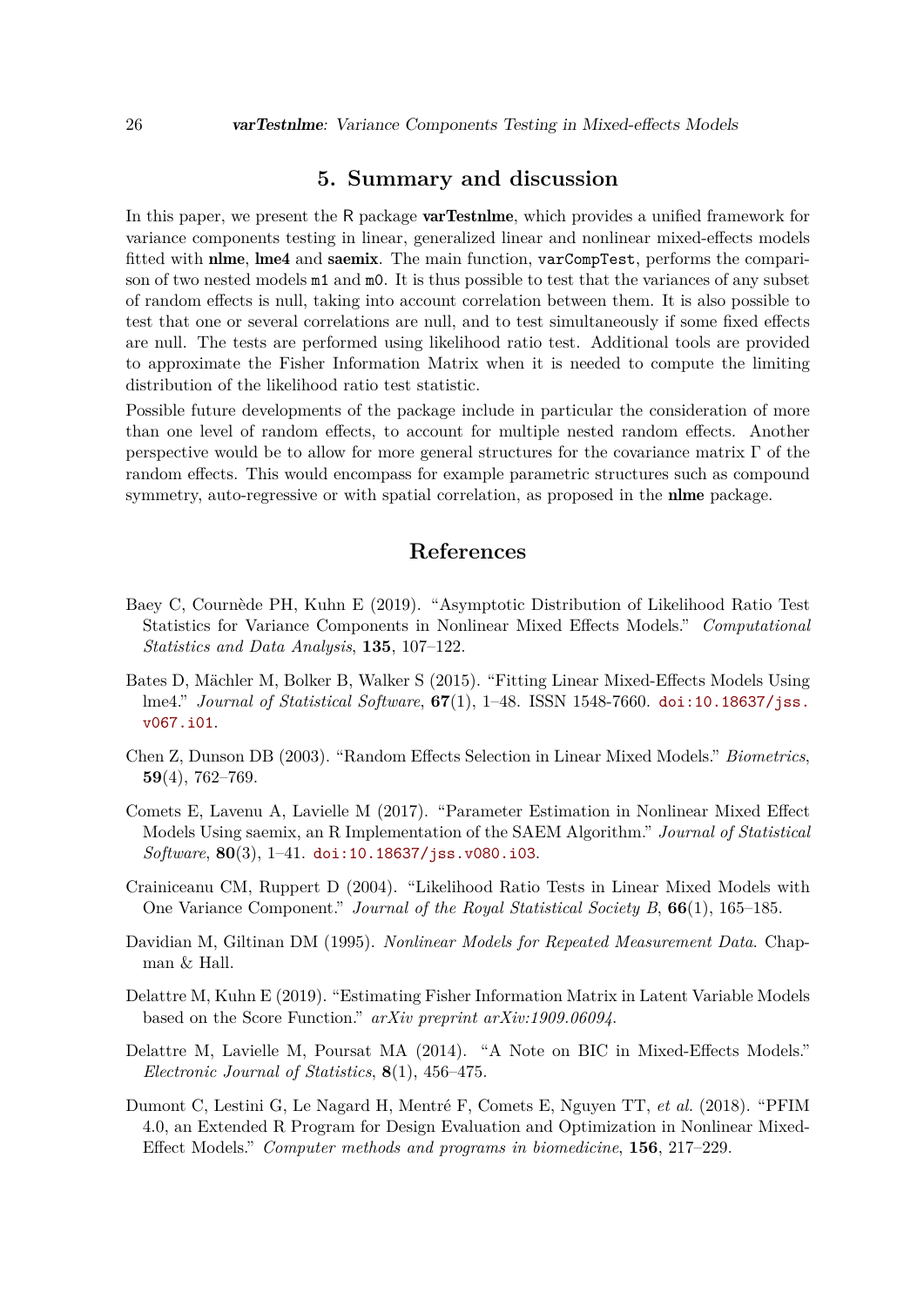- <span id="page-26-5"></span>Groll A (2017). *glmmLasso: Variable Selection for Generalized Linear Mixed Models by `*1*-Penalized Estimation*. R package version 1.5.1, URL [https://CRAN.R-project.org/](https://CRAN.R-project.org/package=glmmLasso) [package=glmmLasso](https://CRAN.R-project.org/package=glmmLasso).
- <span id="page-26-2"></span>Groll A, Tutz G (2014). "Variable Selection for Generalized Linear Mixed Models by  $\ell_1$ penalized Estimation." *Statistics and Computing*, **24**, 137–154.
- <span id="page-26-3"></span>Gurka MJ (2006). "Selecting the Best Linear Mixed Model under REML." *The American Statistician*, **60**(1), 19–26.
- <span id="page-26-8"></span>Halekoh U, Højsgaard S (2014). "A Kenward-Roger Approximation and Parametric Bootstrap Methods for Tests in Linear Mixed Models – The R Package pbkrtest." *Journal of Statistical Software*, **59**(9), 1–30. URL <http://www.jstatsoft.org/v59/i09/>.
- <span id="page-26-11"></span>Hiriart-Urruty JB, Malick J (2012). "A Fresh Variational-Analysis Look at the Positive Semidefinite Matrices World." *Journal of Optimization Theory and Applications*, **153**(3), 551–577.
- <span id="page-26-1"></span>Ibrahim JG, Zhu H, Garcia RI, Guo R (2011). "Fixed and Random Effects Selection in Mixed Effects Models." *Biometrics*, **67**(2), 495–503.
- <span id="page-26-15"></span>Kung F (1986). "Fitting Logistic Growth Curve with Predetermined Carrying Capacity." In *ASA Proceedings of the Statistical Computing Section*, pp. 340–343.
- <span id="page-26-7"></span>Kuznetsova A, Brockhoff P, Christensen R (2017). "lmerTest Package: Tests in Linear Mixed Effects Models." *Journal of Statistical Software*, **82**(13), 1–26.
- <span id="page-26-10"></span>Lavielle M (2014). *Mixed Effects Models for the Population Approach: Models, Tasks, Methods and Tools*. CRC Press.
- <span id="page-26-14"></span>Lesnoff M, Laval G, Bonnet P, Abdicho S, Workalemahu A, Kifle D, Peyraud A, Lancelot R, Thiaucourt F (2004). "Within-herd Spread of Contagious Bovine Pleuropneumonia in Ethiopian Highlands." *Preventive Veterinary Medicine*, **64**(1), 27–40.
- <span id="page-26-4"></span>Molenberghs G, Verbeke G (2007). "Likelihood Ratio, Score, and Wald Tests in a Constrained Parameter Space." *The American Statistician*, **61**(1), 22–27.
- <span id="page-26-9"></span>Pinheiro J, Bates D (2000). *Mixed-Effects Models in S and S-PLUS*. Springer-Verlag.
- <span id="page-26-0"></span>Pinheiro J, Bates D, DebRoy S, Sarkar D, R Core Team (2019). *nlme: Linear and Nonlinear Mixed Effects Models*. R package version 3.1-139, URL [https://CRAN.R-project.org/](https://CRAN.R-project.org/package=nlme) [package=nlme](https://CRAN.R-project.org/package=nlme).
- <span id="page-26-13"></span>Potthoff RF, Roy S (1964). "A Generalized Multivariate Analysis of Variance Model Useful Especially for Growth Curve Problems." *Biometrika*, **51**(3-4), 313–326.
- <span id="page-26-6"></span>Saefken B, Ruegamer D (2018). *cAIC4: Conditional Akaike Information Criterion for lme4*. R package version 0.3.
- <span id="page-26-12"></span>Shapiro A (1985). "Asymptotic Distribution of Test Statistics in the Analysis of Moment Structures under Inequality Constraints." *Biometrika*, **72**, 133–144.